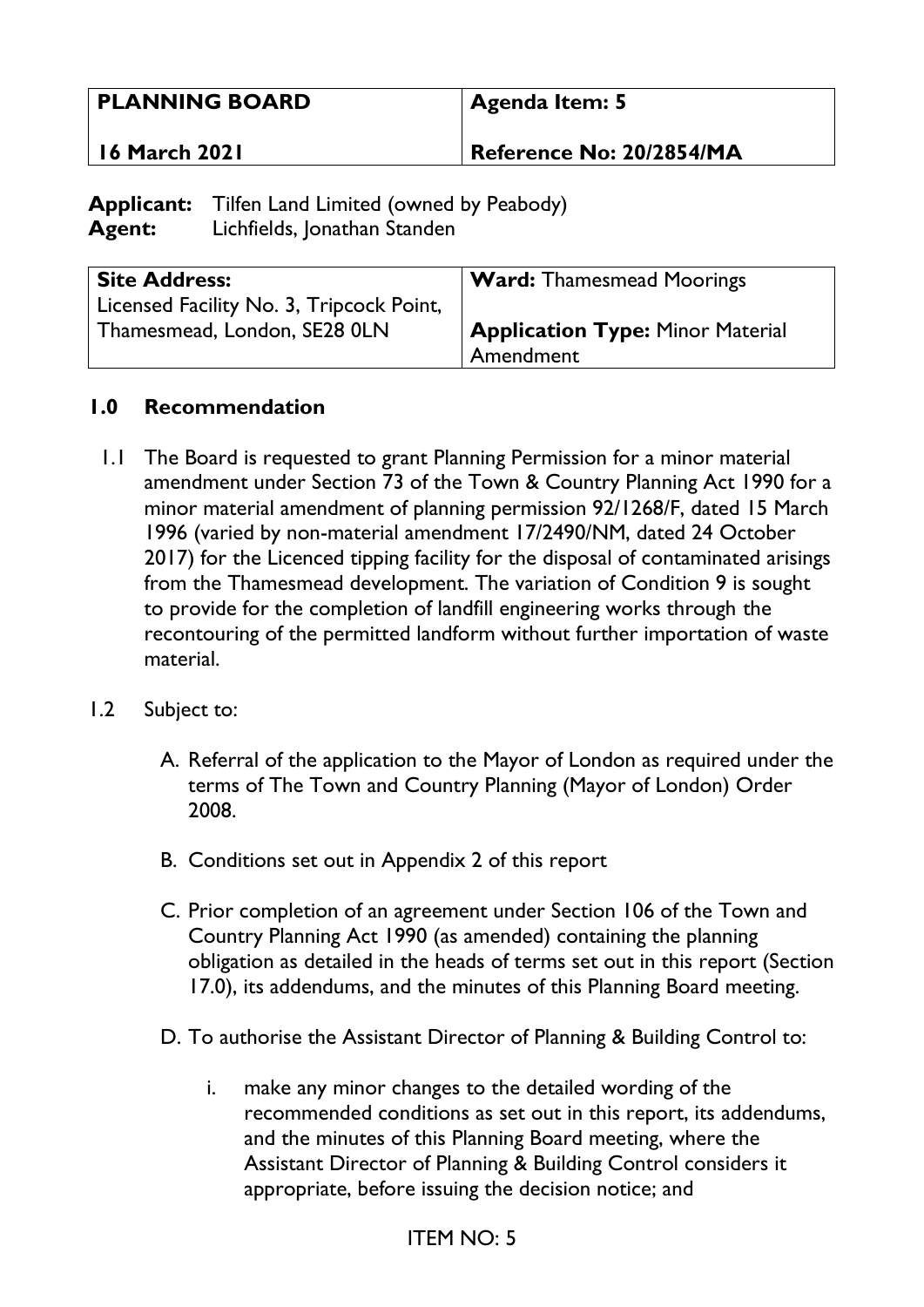- ii. finalise the detailed terms of the planning obligations pursuant to Section 106 of the Town and Country Planning Act 1990 (as amended), as set out in this report (Section 17.0), its addendums and the minutes of this Planning Board meeting.
- E. In the event that the Deed of Variation is not completed within three (3) months of the date of this Planning Board meeting, to authorise the Assistant Director of Planning & Building Control to consider whether permission should be refused on the grounds that the proposals are unacceptable in the absence of the benefits which would have been secured, and if so, to determine the application with reasons for refusal which will include the following:
	- i. In the absence of a legal agreement to restore and to implement a scheme of controlled access to the Historic Area and the Wetlands and the provision of a safe environment to public, the proposal would fail to mitigate its impact on the surrounding amenities (including Landscape and Heritage), in line with policies SD1, SI 5, HC 1, G1, G2, G3, G4, G5, G6, SI 13, SI 14, SI 16, SI 17 and DF1 of the London Plan (2021), policies OS1, OS3, OS4, E(d) and E(e) of the Royal Greenwich Local Plan: Core Strategy with Detailed Policies (Adopted July 2014), the Thamesmead and Abbey Wood SPD (2009) and the Planning Obligations SPD (2015).

## **2.0 Summary**

| 2.1 Detailed below is a summary of the application: |  |  |
|-----------------------------------------------------|--|--|
|                                                     |  |  |

| <b>The Site</b>                |                                                                                                                                                                                                                                                  |
|--------------------------------|--------------------------------------------------------------------------------------------------------------------------------------------------------------------------------------------------------------------------------------------------|
| Site Area $(m2)$               | $139,500m2$ (13.95ha)                                                                                                                                                                                                                            |
| <b>Local Plan Allocation</b>   | Metropolitan Open Land (MOL)<br>Area at Risk from Flooding<br><b>District Park Deficiency Area</b><br>Site of Importance for Nature Conservation (SINC) -<br>NC21 Thamesmead Historic Area and Wetlands<br>Area of High Archaeological Potential |
| <b>Heritage Assets</b>         | None at present.<br>The Danger Buildings and a section of land<br>to the south are currently under review for scheduling.                                                                                                                        |
| <b>Tree Preservation Order</b> | None on site                                                                                                                                                                                                                                     |
| <b>Flood Risk Zone</b>         | Flood Zone 3: area that benefits from flood defences                                                                                                                                                                                             |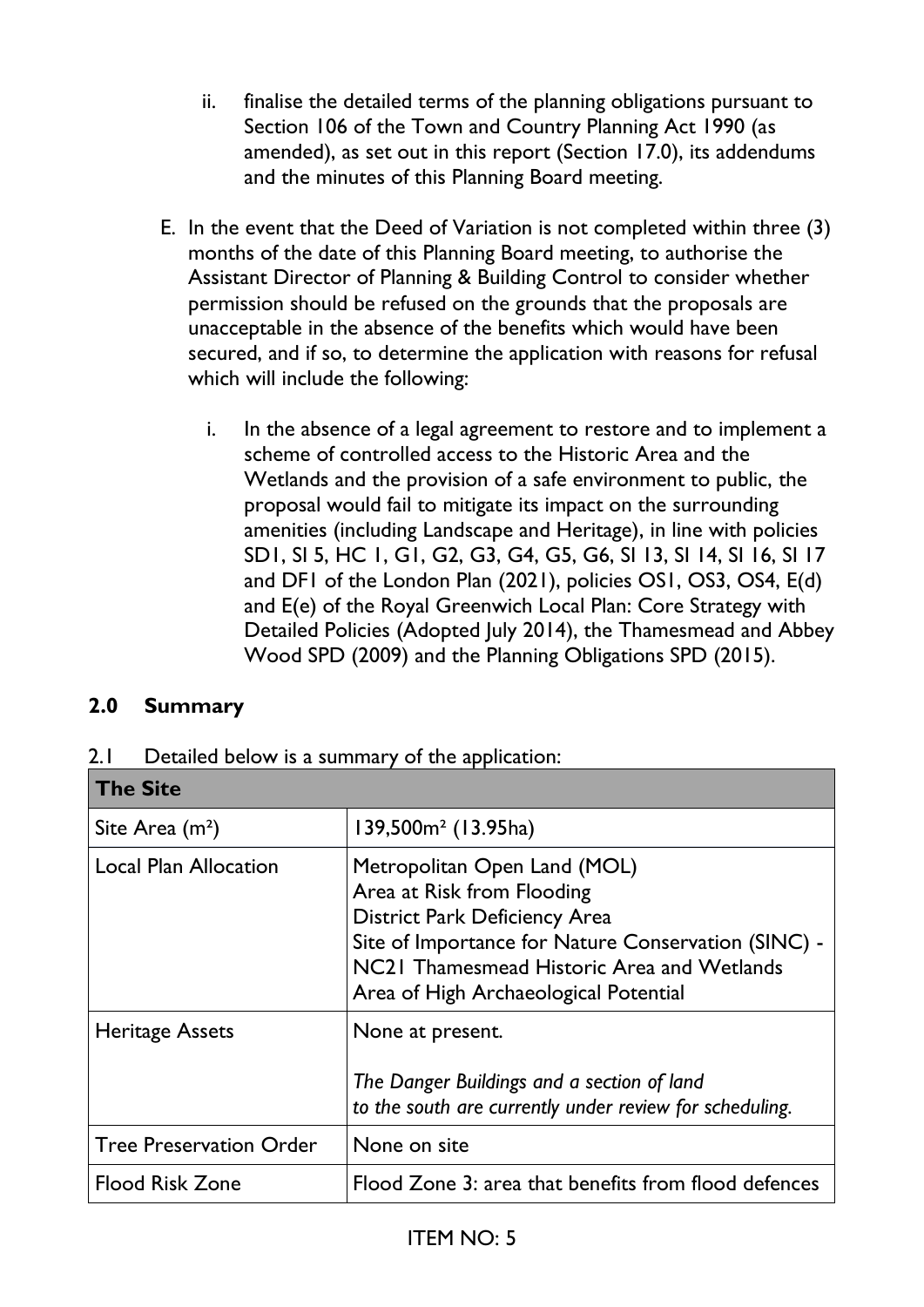| <b>Proposed Works</b> |                                                                      |
|-----------------------|----------------------------------------------------------------------|
|                       | Land modification height (metres) $ 23$ m AOD (revised from 34m AOD) |
| Floor area $(m2)$     | N/A                                                                  |

| <b>Non-Residential Uses</b>                            |                                             |                                                                                                       |
|--------------------------------------------------------|---------------------------------------------|-------------------------------------------------------------------------------------------------------|
| <b>Existing Use(s)</b>                                 | <b>Existing use</b><br>(Classes) / Operator | Sui generis/ Tilfen Land                                                                              |
|                                                        | m <sup>2</sup>                              | $139,500m2$ (13.95ha)                                                                                 |
| <b>Existing Number of</b><br>Employment<br><b>lobs</b> |                                             | IN/A                                                                                                  |
|                                                        |                                             | Proposed number of $\vert$ 20 (during sealing, capping, and jobs $\vert$ landscaping of the landfill) |

| Transportation     |   |
|--------------------|---|
| <b>PTAL Rating</b> | a |

- 2.2 The report details all relevant national, regional, and local policy implications of the scheme, including supplementary planning guidance.
- 2.3 The minor material amendment (S73) is considered acceptable and is recommended for approval subject to satisfactory completion of a revised Legal Agreement (in the form of a Deed of Variation) and conditions set out in the report.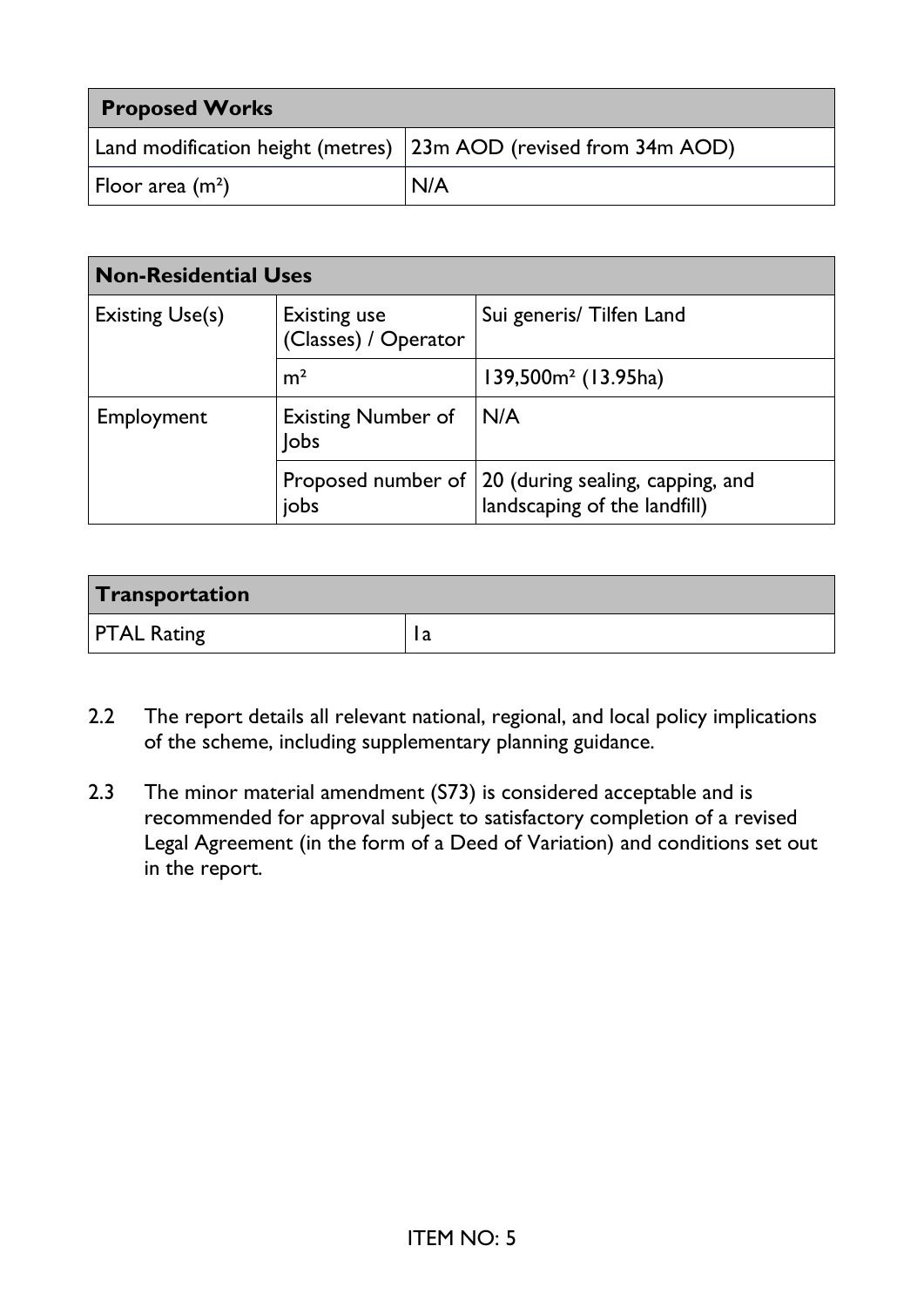

**Figure 1: Site Plan - Site Location Plan (Drawing No. 1001/PA/0012/A1)**

### **4.0 Site and Surroundings (in detail)**

- 4.1 The application site comprises an inactive land fill of approximately 11 ha, located in the north-eastern corner of the Tripcock Point site, known as 'Licensed Facility No. 3' (LF3). The site has been inactive as a landfill since September 2013, with operations commencing in 1997. It is part of the Tripcock Landfill site, a broader area with stockpiled inert materials and soils to its east and west and covering an area of approximately 13.6ha in total. The profile of the landfill site is generally undulated with a high point of approximately 23m AOD.
- 4.2 South of the site is the Thamesmead Historic Area and Wetlands, a Site of Importance for Nature Conservation of Borough Importance (SINC / Grade I), with key features of wetland habitats, from reed beds to deep water. The site is bounded by river Thames to the north and west, with London City Airport and a mix of commercial and industrial uses opposite the river. To the east of the site and further west and south are low-rise residential buildings.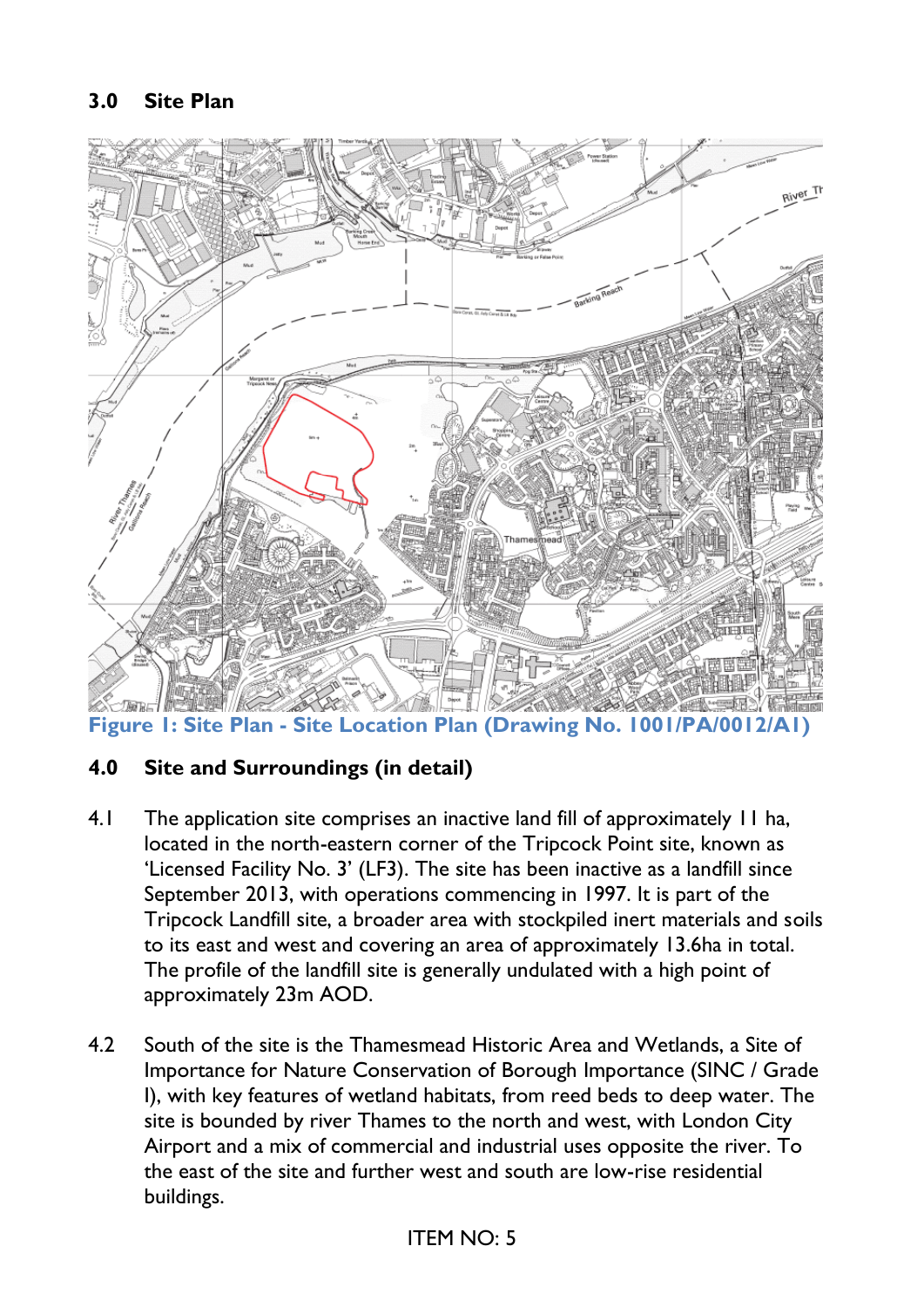- 4.3 The site is within the London City Airport Outer Safeguarding Area and the area along the western boundary of the application site comprises river Thames crossing safeguarding land. The site is within Metropolitan Open Land (MOL) and Flood Risk Zone 1.
- 4.4 The site also lies within an area of high archaeological potential and two local views: (i) Winns Common to Lower Thames and (ii) St. Mary's Churchyard towards Mast Pond Wharf.
- 4.5 Access to the landfill site is from Western Way and comprises of an un-made road leading to the application site. The site has a very low Public Transport Accessibility Level (PTAL) ranging from 0 to 1b.
- 4.6 The Thames Path separates the site from the River Thames, which is located approximately 60 metres north and west of the site
- 4.7 The Thamesmead Historic Area immediately south of the site includes remains of structures associated with previous munition manufacturing uses of the site (Woolwich Arsenal). These buildings, known as the 'Danger Buildings', Royal Arsenal Nitration Plant have been locally listed. The Danger Buildings and a section of land to the south are being considered for scheduling.

## **5.0 Relevant Planning History**

- 5.1 Planning permission was granted in March 1996 (LPA ref: E92/1268/F) for a licenced tipping facility for the disposal of contaminated arisings from the Thamesmead development. The consent was subject to eight conditions, where condition five (5) controlled the area where the waste was sourced and this has been enlarged three times (through the following variation applications, LPA references 99/1358/V, 05/0930/V and 10/1900/V) to ensure availability of supply. The consented scheme allowed for a final, maximum post-settlement design level of approximately 34 metres AOD.
- 5.2 A section 96a application (ref: 17/2490/NM) to add Condition 9 (subject of this application) of the above 1996 approval was granted by Council in 2018. This condition provided details on recontouring and overall height levels associated with the closing and rehabilitation of the site.
- 5.3 A further application (ref: 18/0406/MA) was lodged in 2018 for the proposed variation of condition 9 of the original planning permission (as varied by 17/2490/NM) to provide for the completion of landfill engineering works through the re-contouring of the permitted landform without further importation of waste material. This application was not proceeded with and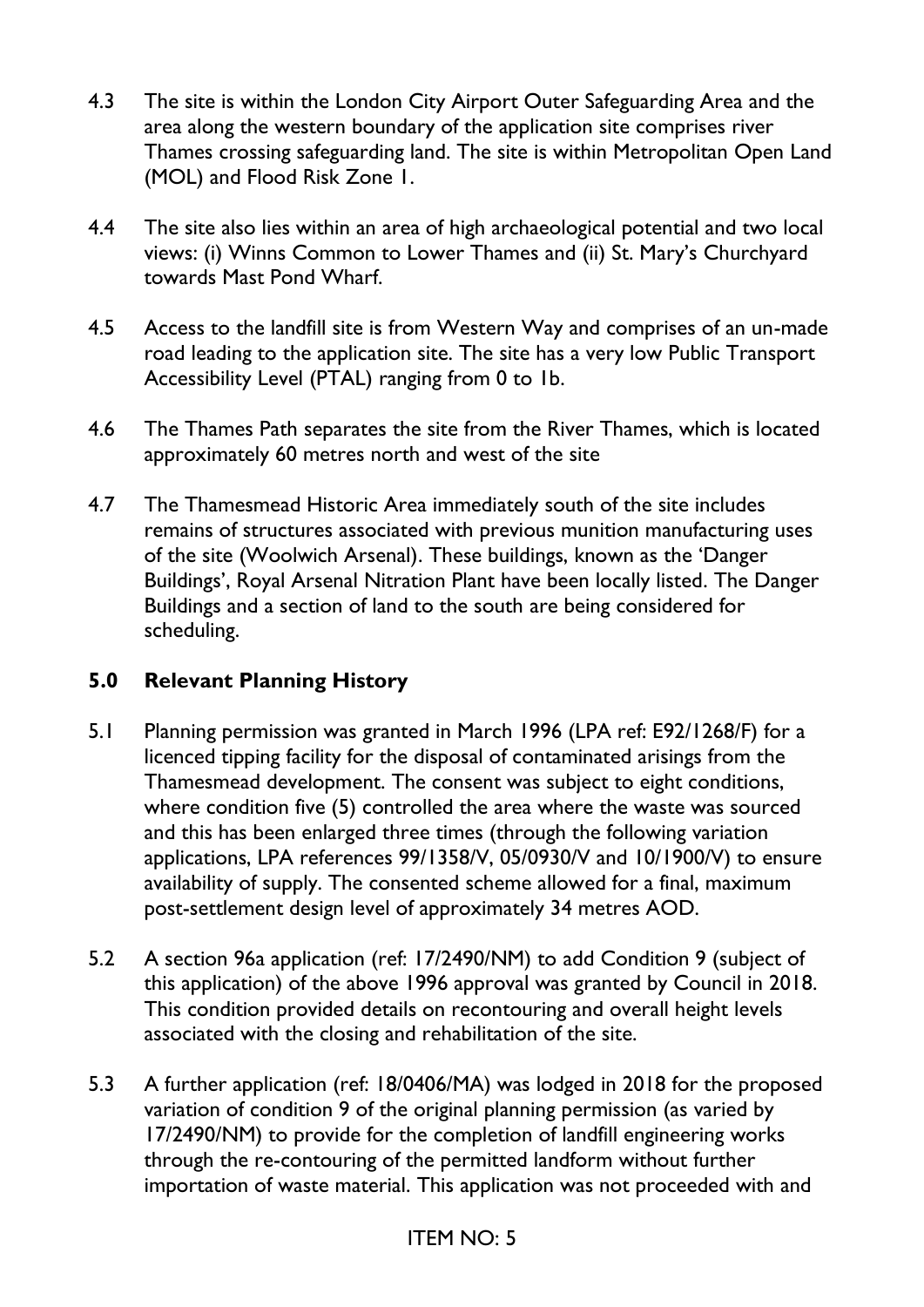was subsequently withdrawn. The current S73 replicates this previous application.

5.4 A request for an Environmental Impact Assessment (EIA) screening opinion (ref. 20/3027/EIA) was submitted for the completion of landfill engineering works through the recontouring of the permitted landform without further importation of waste material. Council issued its opinion on the 22 October 2020 concluding that an EIA was not required.

## **6.0 Proposals (in detail)**

- 6.1 The application proposes to conclude the landfill development by recontouring the site using the existing inert materials on site, or in neighbouring stockpiles, to cap and close it and finally to satisfy appropriate aftercare requirements so as to provide a future district park use.
- 6.2 Whilst the re-profiling works are covered by the extant planning permission, the implication of using only existing material on or adjacent to the site, with no further importation of waste or fill materials is that the final maximum height will be 23m AOD and therefore 11m lower than the 34m AOD approved with the permission ref. E92/1268/F.
- 6.3 As noted above, the facility has ceased operations in September 2013 and the variation of Condition 9 and approved plans would allow the landfill re contouring of the landform without further importation of waste material.
- 6.4 A detailed heads of terms have been included with this application as the original planning submission was subject to a s106 to secure a number of elements including an obligation for the submission of a Scheme of Works for the Historic Area and the Wetlands and securing on-going public access.

### **7.0 Consultation**

7.1 The current application has been the subject of public consultation, comprising a press notice, site notices and letters sent to individual occupiers in the vicinity of the application site. Along with the individual letters, consultation also included 17 statutory bodies, local amenity groups and Ward Councillors.

### 7.2 **Statutory Consultees**

A summary of the consultation responses which council has received along with the officer comments are set out in table below: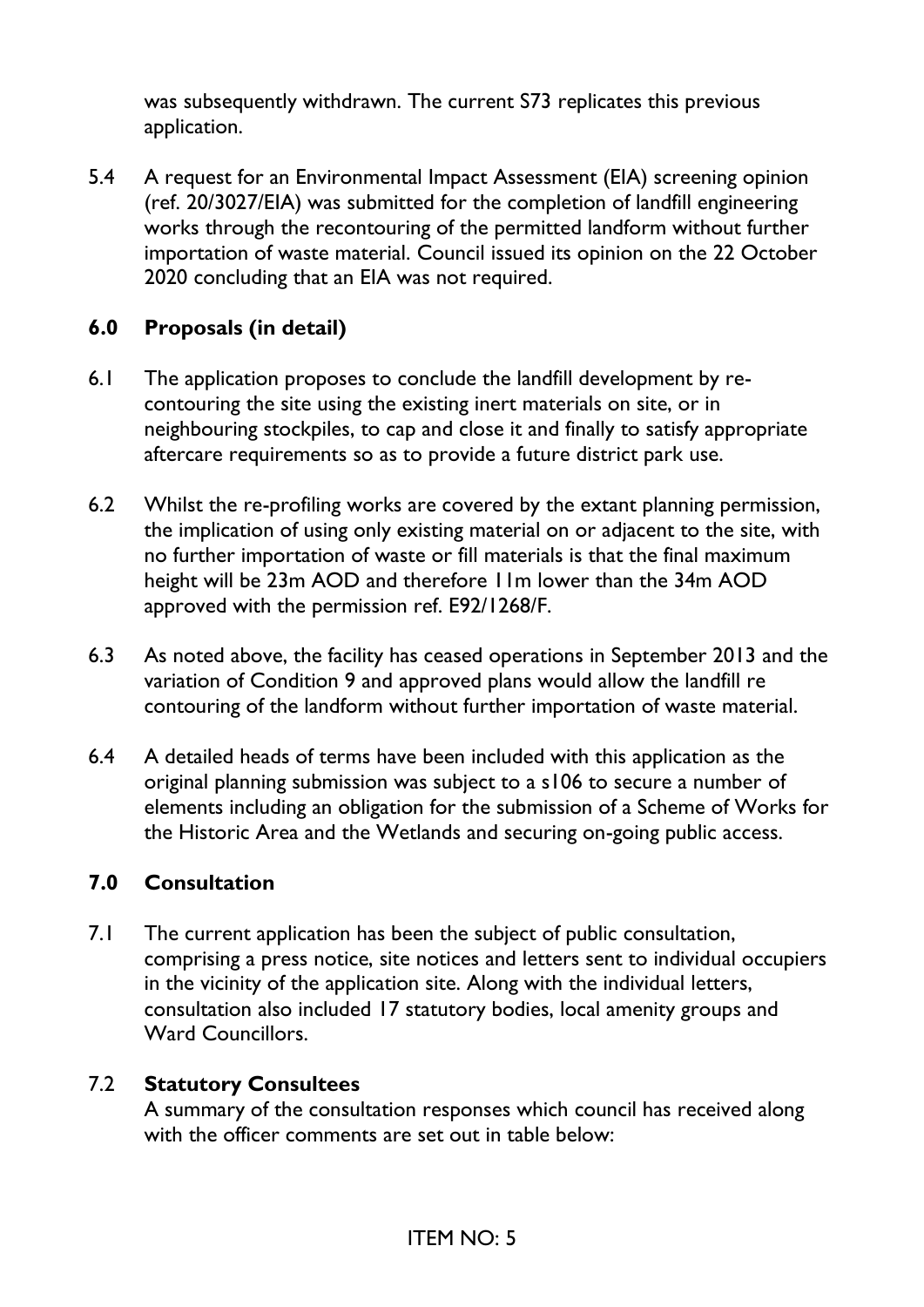| <b>Details of</b><br>Representation<br>and date<br>received | <b>Summary of Comments</b>       | <b>Officers comments</b>    |
|-------------------------------------------------------------|----------------------------------|-----------------------------|
| <b>Historic</b>                                             | No comment.                      | Noted. Heritage matters are |
| <b>England</b>                                              |                                  | discussed in section 11     |
|                                                             | Historic England do not          | (Design, Heritage and       |
| 06.10.2020                                                  | consider that it is necessary    | Landscape)                  |
|                                                             | for this application to be       |                             |
|                                                             | notified under the relevant      |                             |
|                                                             | statutory provisions.            |                             |
| <b>Natural</b>                                              | Natural England have             | Noted.                      |
| <b>England</b>                                              | confirmed that they have no      |                             |
|                                                             | comment to make on this          |                             |
| 12.10.2020                                                  | application.                     |                             |
| <b>Environment</b>                                          | No objection.                    | Noted. See section 10.0     |
| <b>Agency</b>                                               |                                  | (Principle of Development)  |
|                                                             | No in principle concerns         | and 12.0 (Environmental     |
| 16.11.2020                                                  | regarding the proposal.          | Pollution)                  |
|                                                             |                                  |                             |
|                                                             | It is noted that the site has an |                             |
|                                                             | active environmental permit,     |                             |
|                                                             | which permits landfill activity. |                             |
|                                                             | As such, the restoration         |                             |
|                                                             | works, and monitoring would      |                             |
|                                                             | be controlled by the             |                             |
|                                                             | conditions of that permit.       |                             |
|                                                             |                                  |                             |
|                                                             | As the proposal intends to       |                             |
|                                                             | use existing stockpiles on site, |                             |
|                                                             | it is considered that the likely |                             |
|                                                             | emissions generated would        |                             |
|                                                             | also be similar to if the site   |                             |
|                                                             | continued to be operated in      |                             |
|                                                             | line with the original planning  |                             |
|                                                             | permission.                      |                             |
|                                                             |                                  |                             |
|                                                             | It is noted that groundwater,    |                             |
|                                                             | surface water, leachate and      |                             |
|                                                             | landfill gas monitoring          |                             |
|                                                             | installations are already        |                             |
|                                                             | present on site, and the         |                             |
|                                                             | environmental permit             |                             |
|                                                             | requires the site operator to    |                             |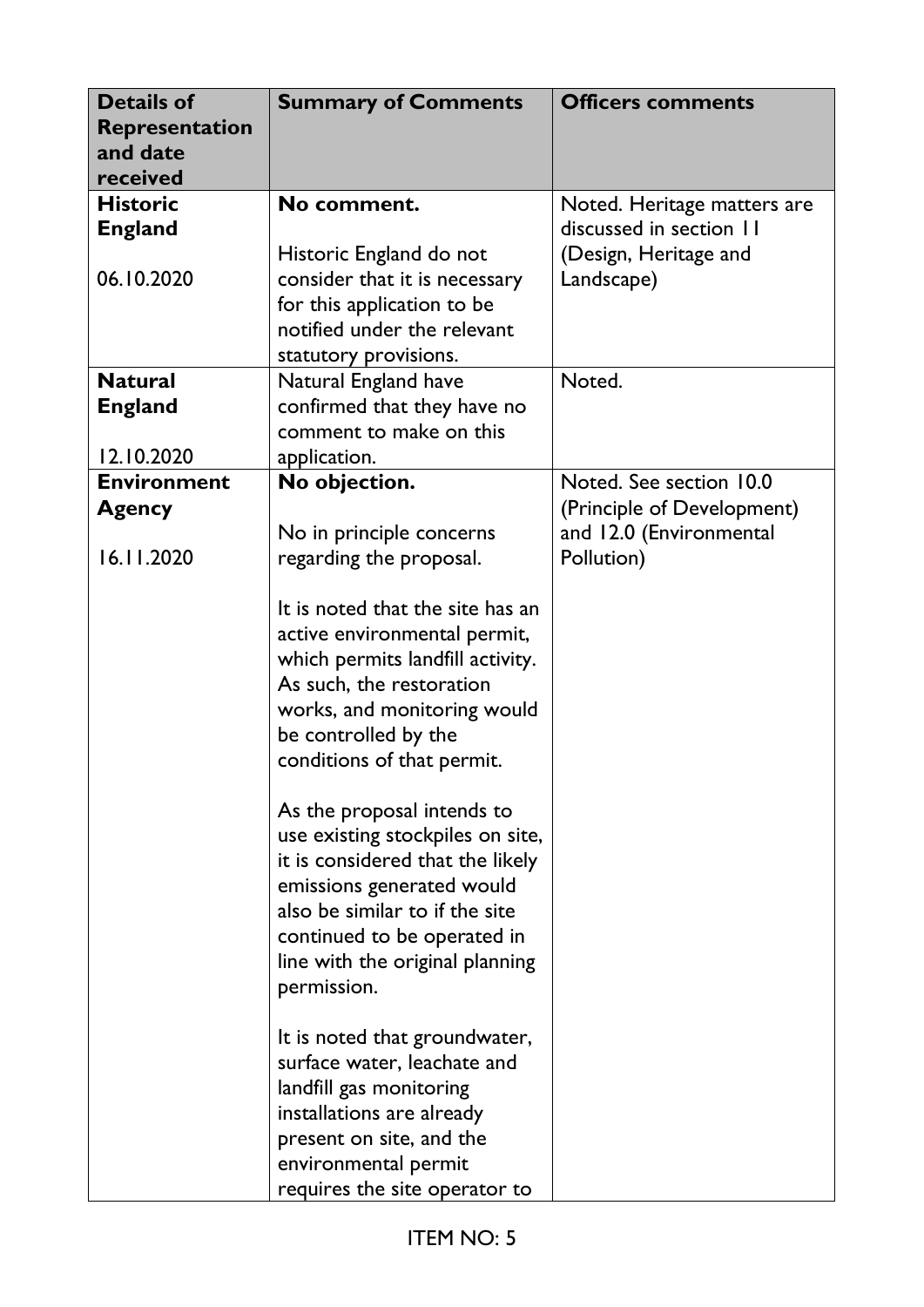|                 | take samples for the purposes<br>of reporting on any emissions<br>from the site. Given the<br>controls on the<br>environmental permits, the<br>EA does not require any<br>details of environmental<br>monitoring to support a<br>planning application.                                                                                                                                                                  |                             |
|-----------------|-------------------------------------------------------------------------------------------------------------------------------------------------------------------------------------------------------------------------------------------------------------------------------------------------------------------------------------------------------------------------------------------------------------------------|-----------------------------|
|                 | As indicated in the submitted<br>document, no changes will be<br>made to the existing basal and<br>sidewall engineered features<br>containing the waste within<br>the site, and the additional<br>capping layer will follow the<br>principles of the existing<br>agreed specification.<br>Therefore the EA would have<br>no objections as containment<br>of waste and associated<br>leachate would remain<br>unchanged. |                             |
| <b>Historic</b> | No objection.                                                                                                                                                                                                                                                                                                                                                                                                           | Noted. Heritage matters are |
| <b>England</b>  |                                                                                                                                                                                                                                                                                                                                                                                                                         | discussed in section 11     |
| (GLAAS)         | Having considered the                                                                                                                                                                                                                                                                                                                                                                                                   | (Design, Heritage and       |
| 16.10.2020      | proposals with reference to<br>information held in the<br><b>Greater London Historic</b><br>Environment Record and/or<br>made available in connection<br>with this application, I<br>conclude that the proposal is<br>unlikely to have a significant<br>effect on heritage assets of<br>archaeological interest.                                                                                                        | Landscape)                  |
|                 | The proposed variation<br>relates to the land forming of<br>the site without the need to<br>import additional material.<br>Within this application site                                                                                                                                                                                                                                                                 |                             |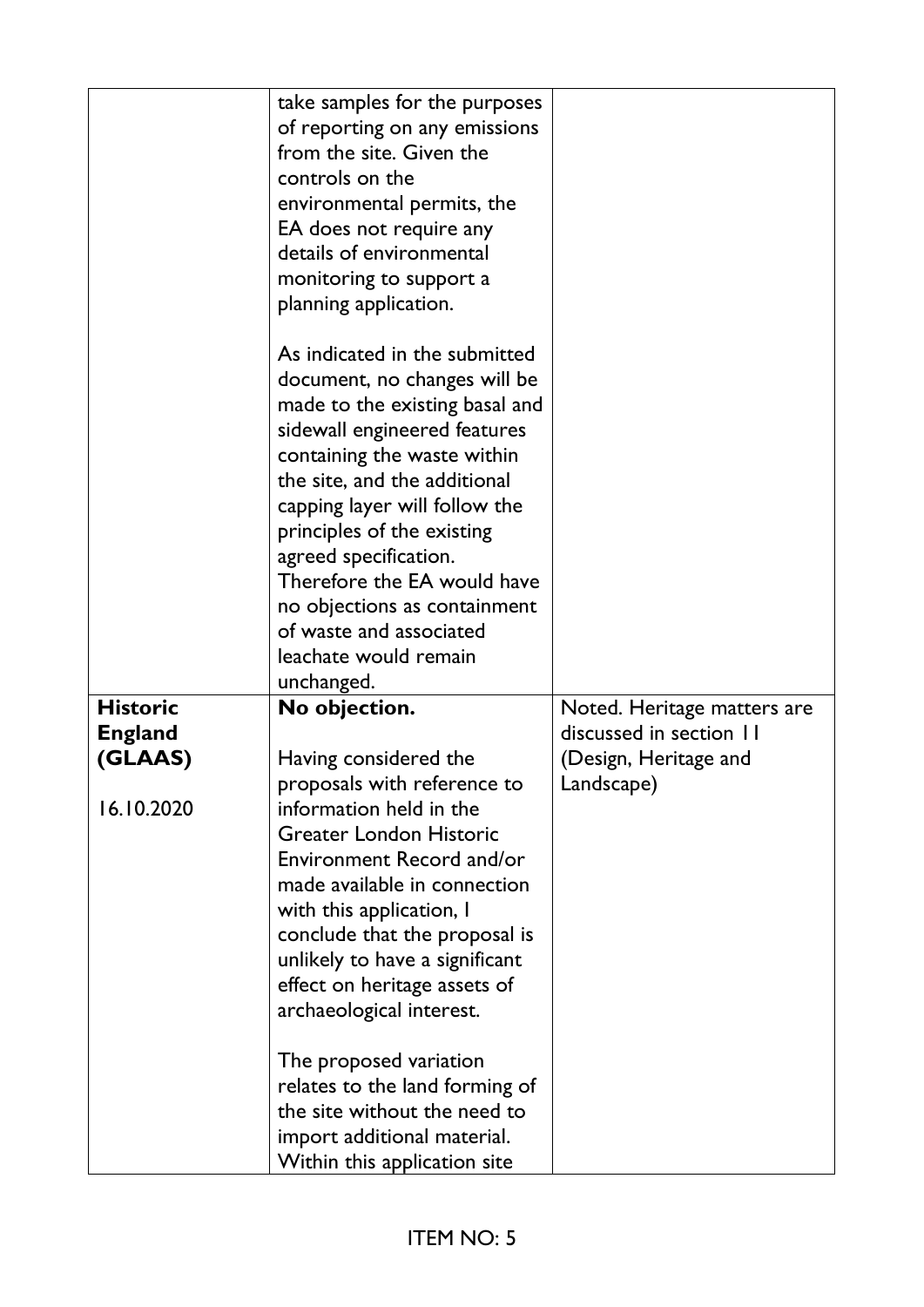|                  | there is therefore no ongoing      |                              |
|------------------|------------------------------------|------------------------------|
|                  | archaeological interest.           |                              |
|                  |                                    |                              |
|                  | No further assessment or           |                              |
|                  | conditions are therefore           |                              |
|                  | necessary.                         |                              |
| <b>Greater</b>   | <b>Advised that the</b>            | Noted. The matters with      |
| London           | application does not yet           | regard to Policy SI 9 of the |
| <b>Authority</b> | comply with the London             | London Plan (2021) are       |
|                  | Plan.                              | discussed in section 10.0    |
| 25.01.2021       |                                    | (Principle of Development).  |
|                  | <b>GLA</b> officers had noted that |                              |
|                  | the proposal would enable          |                              |
|                  | the early closure of an            |                              |
|                  | existing unused landfill site in   |                              |
|                  | order for it to be remediated      |                              |
|                  | and turned into open space as      |                              |
|                  | outlined within the TAW            |                              |
|                  | OAPF.                              |                              |
|                  |                                    |                              |
|                  | The site is considered a           |                              |
|                  | safeguarded waste facility, as     |                              |
|                  | defined by Policy 5.19 of the      |                              |
|                  | London Plan and                    |                              |
|                  | Policy SI 9 of the Publication     |                              |
|                  | London Plan, due to it having      |                              |
|                  | both a planning permission         |                              |
|                  | for waste use and an active        |                              |
|                  | Environment Agency permit.         |                              |
|                  |                                    |                              |
|                  | <b>Whilst GLA officers</b>         |                              |
|                  | recognise that the mothballed      |                              |
|                  | site has a defined lifespan due    |                              |
|                  | to the nature of the use, that     |                              |
|                  | landfill sits at the bottom of     |                              |
|                  | the Mayor's waste hierarchy        |                              |
|                  | and also that the site has         |                              |
|                  | been identified as future open     |                              |
|                  | space, Policy SI9 of the           |                              |
|                  | <b>Publication London Plan</b>     |                              |
|                  | protects waste capacity;           |                              |
|                  | therefore, the applicant           |                              |
|                  | should provide details of their    |                              |
|                  | attempts to fill the remaining     |                              |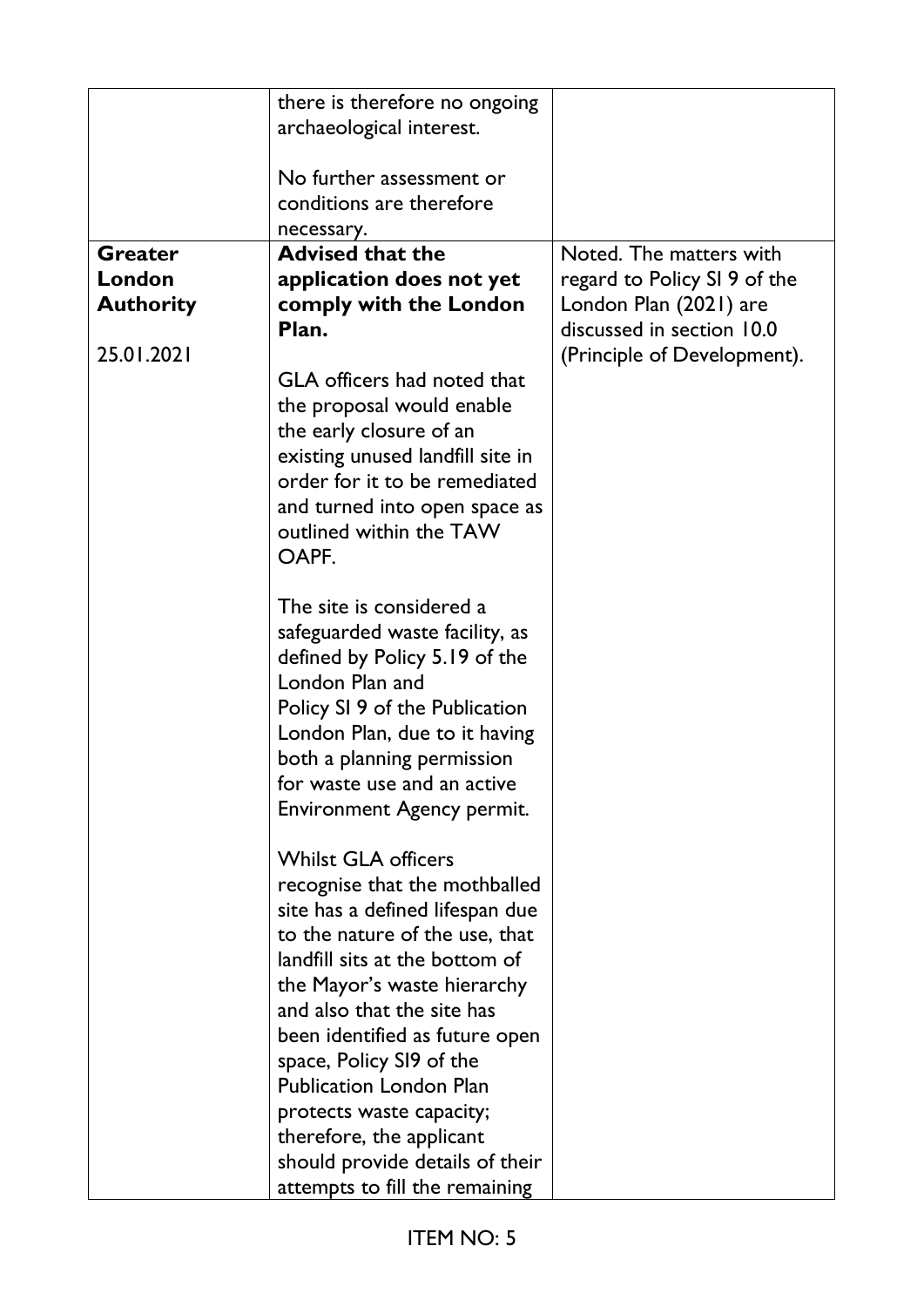|                      | capacity, as well as evidence<br>demonstrating that suitable<br>compensatory waste facilities<br>are available. |                              |
|----------------------|-----------------------------------------------------------------------------------------------------------------|------------------------------|
| <b>Transport for</b> | No objection.                                                                                                   | Noted. Transport matters are |
| London (TfL)         |                                                                                                                 | discussed in section 13      |
|                      | Having considered the                                                                                           | (Transport and Highways)     |
| 20.10.2020           | proposals and their location                                                                                    |                              |
|                      | TfL has no objection to                                                                                         |                              |
|                      | consent being granted should                                                                                    |                              |
|                      | the Council consider the                                                                                        |                              |
|                      | proposals acceptable and                                                                                        |                              |
|                      | subject to the transport (and                                                                                   |                              |
|                      | other) mitigation measures                                                                                      |                              |
|                      | set out in the submission.                                                                                      |                              |
| <b>Newham</b>        | <b>No comment received</b>                                                                                      | Noted.                       |
| <b>Barking and</b>   | <b>No comment received</b>                                                                                      | Noted.                       |
| Dagenham             |                                                                                                                 |                              |

# 7.3 **Council Departments**

A summary of the consultation responses received along with the officer comments are set out in table below:

| <b>Details of</b>  | <b>Summary of Comments</b>      | <b>Officers comments</b>     |
|--------------------|---------------------------------|------------------------------|
| Representation     |                                 |                              |
| and date           |                                 |                              |
| received           |                                 |                              |
| Conservation       | No objection.                   | Noted. Heritage matters are  |
| <b>Officer</b>     |                                 | discussed in section 11      |
|                    | The proposed reduction in       | (Design, Heritage and        |
| 21.12.2020         | the height of the capped        | Landscape)                   |
|                    | landfill site and the more even |                              |
|                    | grading will remove the steep   |                              |
|                    | banking in the immediate        |                              |
|                    | vicinity of the Danger          |                              |
|                    | Buildings and will therefore    |                              |
|                    | reduce the impact on their      |                              |
|                    | setting.                        |                              |
| Policy &           | No objection.                   | Noted. The matters with      |
| <b>Environment</b> |                                 | regard to Policy SI 9 of the |
|                    | <b>Tripcock Point is not</b>    | London Plan (2021) are       |
| 18.01.2021         | identified as a safeguarded     | discussed in section 10.0    |
|                    | waste site in either the Core   | (Principle of Development).  |
|                    | <b>Strategy with Detailed</b>   |                              |
|                    | Policies or the South East      |                              |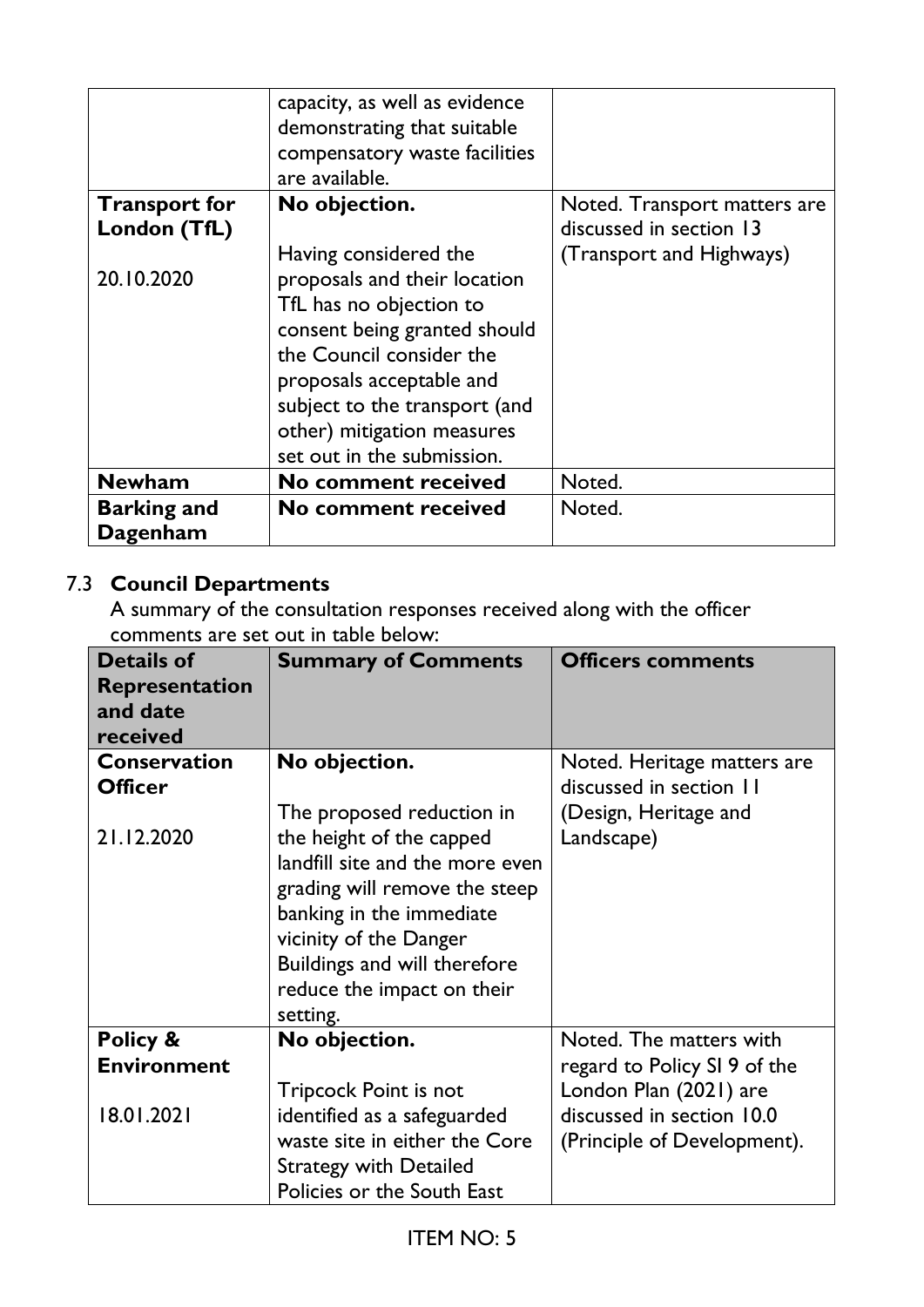|                                           | London Joint Waste<br>Technical Paper. Any<br>outstanding waste capacity<br>there is not relied upon to<br>meet the Mayor's waste<br>apportionment<br>requirements.                                                                                                                                                                               |                                                         |
|-------------------------------------------|---------------------------------------------------------------------------------------------------------------------------------------------------------------------------------------------------------------------------------------------------------------------------------------------------------------------------------------------------|---------------------------------------------------------|
|                                           | The site is designated as<br>Metropolitan Open Land in<br>the Core Strategy with<br>Detailed Policies and was<br>identified for future use as a<br>District Park in the Unitary<br>Development Plan<br>(2006). More recently it was<br>included in the OAPF for<br><b>Thamesmead and Abbey</b><br>Wood (2020) as an area of<br>public open space. |                                                         |
|                                           | There is no policy objection<br>to the proposal to re-contour<br>the landfill area, which has no<br>implications for waste policy<br>planning. The proposed<br>completion of the landfill<br>engineering works is<br>necessary to enable the<br>future use of the land as<br>public open space.                                                   |                                                         |
| <b>Transport &amp;</b><br><b>Highways</b> | No objection.                                                                                                                                                                                                                                                                                                                                     | Noted. Transport matters are<br>discussed in section 13 |
| 22 October 2020                           | Although outside the red line<br>boundary it should be<br>encouraged that the missing<br>link between Newmarsh<br>Road and Barnham Drive is<br>considered to be constructed.<br>The haulage route from<br>Western Way to the site has<br>previously prevented the<br>infrastructure being provided.                                               | (Transport and Highways)                                |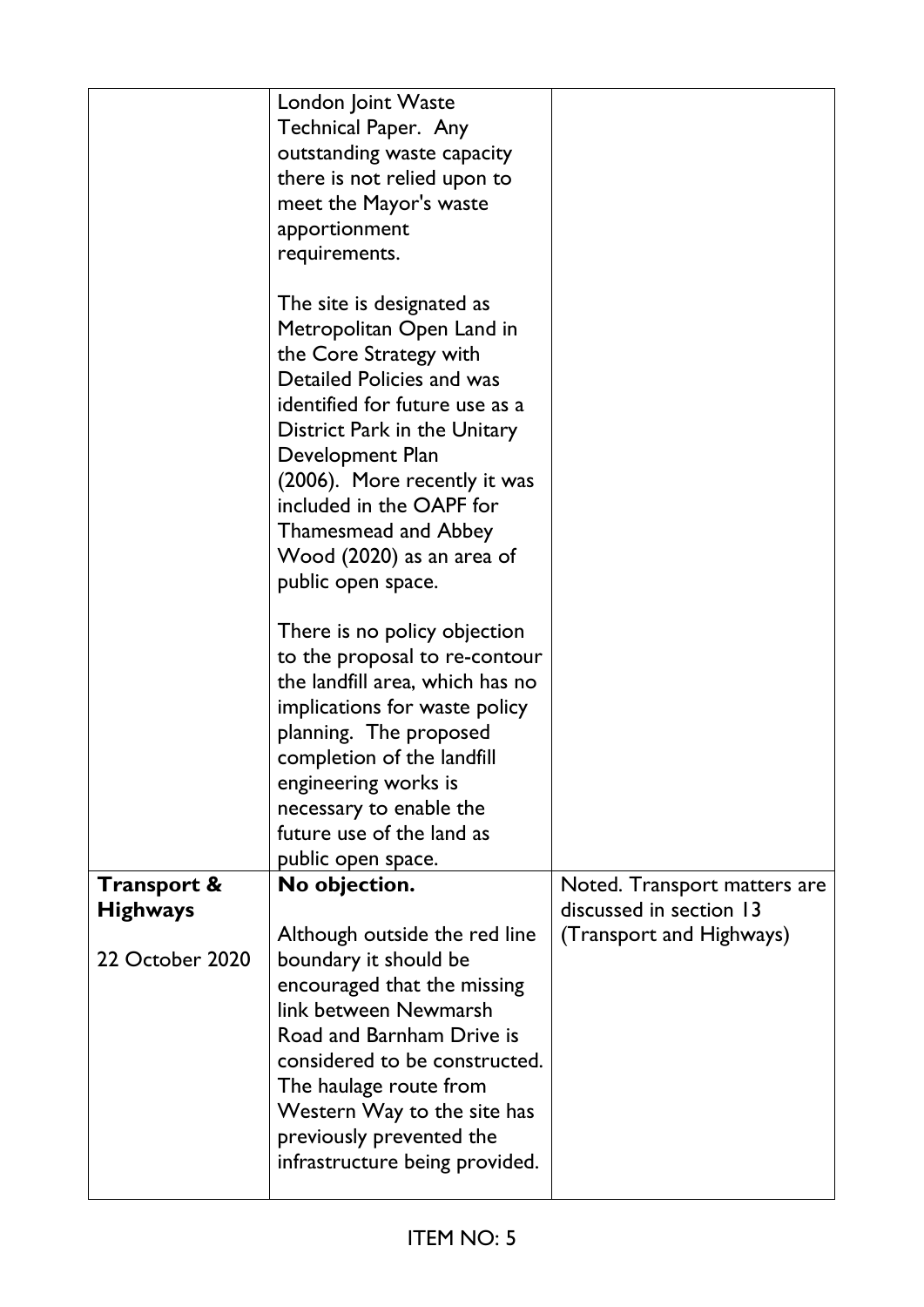|                   | On completion of the             |                           |
|-------------------|----------------------------------|---------------------------|
|                   | Licensed Facility the haul       |                           |
|                   | route is no longer required      |                           |
|                   | and therefore the missing link   |                           |
|                   | could be created providing       |                           |
|                   | more sustainable access to       |                           |
|                   | the communities and facilities   |                           |
|                   | on either side.                  |                           |
| Parks & Open      | No comment received at           | Noted.                    |
| <b>Spaces</b>     | time of writing.                 |                           |
| <b>Pollution</b>  | No comment received at           | Noted.                    |
|                   | time of writing.                 |                           |
| <b>Flood Risk</b> | No objection.                    | Noted. Flood matters are  |
|                   |                                  | discussed in section 14.0 |
| <b>Manager</b>    |                                  |                           |
| 01.12.2020        | The Cover Letter states that     | (Flood Risk)              |
|                   | the proposal provides for the    |                           |
|                   | completion of the                |                           |
|                   | development by recontouring      |                           |
|                   | the Tripcock landfill area       |                           |
|                   | using existing material          |                           |
|                   | present on site without the      |                           |
|                   | importation of additional        |                           |
|                   | waste materials, but using       |                           |
|                   | existing inert materials         |                           |
|                   | present and stored adjacent      |                           |
|                   | to the site to cap, restore the  |                           |
|                   | site, to enable environmental    |                           |
|                   | permit aftercare                 |                           |
|                   | requirements to be met'.         |                           |
|                   |                                  |                           |
|                   | In respect of the proposed       |                           |
|                   | reprofiling it is stated in      |                           |
|                   | Section 10 of the Addendum       |                           |
|                   | Report that 'ground surfaces     |                           |
|                   | will be vegetated in             |                           |
|                   | accordance with the              |                           |
|                   | <b>Restoration Plan. Surface</b> |                           |
|                   | water drainage will continue     |                           |
|                   | to discharge to the leachate     |                           |
|                   | lagoons/wetland'. It also        |                           |
|                   | states that the 'conceptual      |                           |
|                   | drainage is not expected to      |                           |
|                   | alter the run-off                |                           |
|                   | characteristics from the         |                           |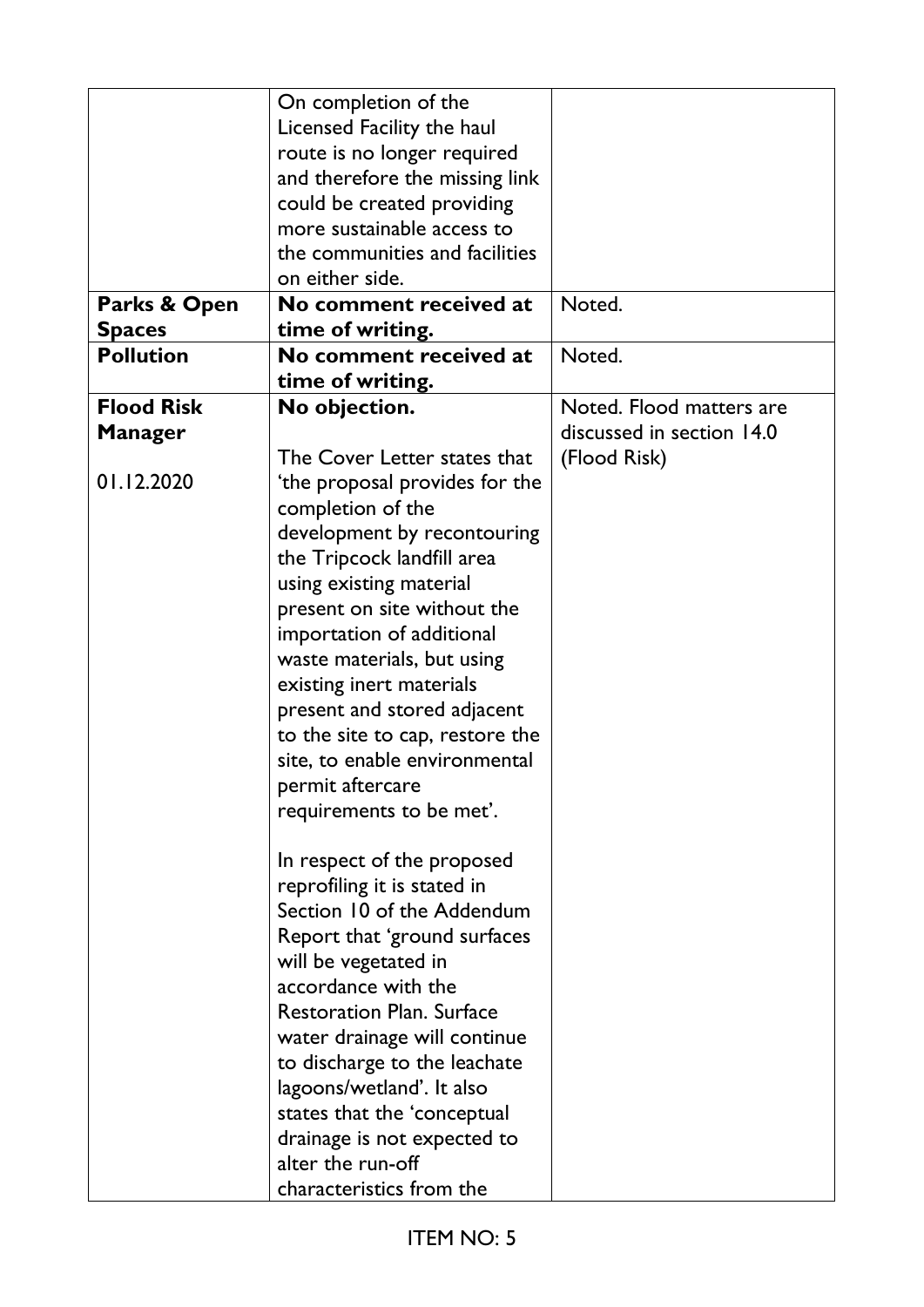| restoration profile of the<br>currently approved plan'.<br>Therefore, the proposed<br>recontouring is unlikely to<br>have any alteration in respect<br>of surface water drainage on<br>the site.                                                                                                                                                                                                                                                                                                                                                                                                                                                            |  |
|-------------------------------------------------------------------------------------------------------------------------------------------------------------------------------------------------------------------------------------------------------------------------------------------------------------------------------------------------------------------------------------------------------------------------------------------------------------------------------------------------------------------------------------------------------------------------------------------------------------------------------------------------------------|--|
| In respect of surface water<br>drainage the Addendum<br>Report sets out the proposed<br>surface water management<br>would provide a "discharge<br>rate similar to green field<br>behaviour or in some cases<br>offer an improvement on the<br>existing drainage". The<br>proposed drainage strategy<br>for the site will involve<br>"drainage of surface water by<br>perimeter and intercepting<br>drains reporting to the<br>wetlands / lagoons at the<br>south of the site". The<br><b>Addendum Report indicates</b><br>installation of a low<br>permeability capping falls<br>under the requirement of the<br><b>Environment Permit</b><br>EPR/EP3135PE. |  |

*Local Residents and Businesses*

7.4 **No objections** have been received from residents and businesses located within the neighbouring area.

## **8.0 Planning Context**

- 8.1 This application needs to be considered in the context of a range of national, regional, and local planning policies and Supplementary Planning Guidance / Documents.
	- **National Planning Policy Framework (2019)**
	- **London Plan (2021)**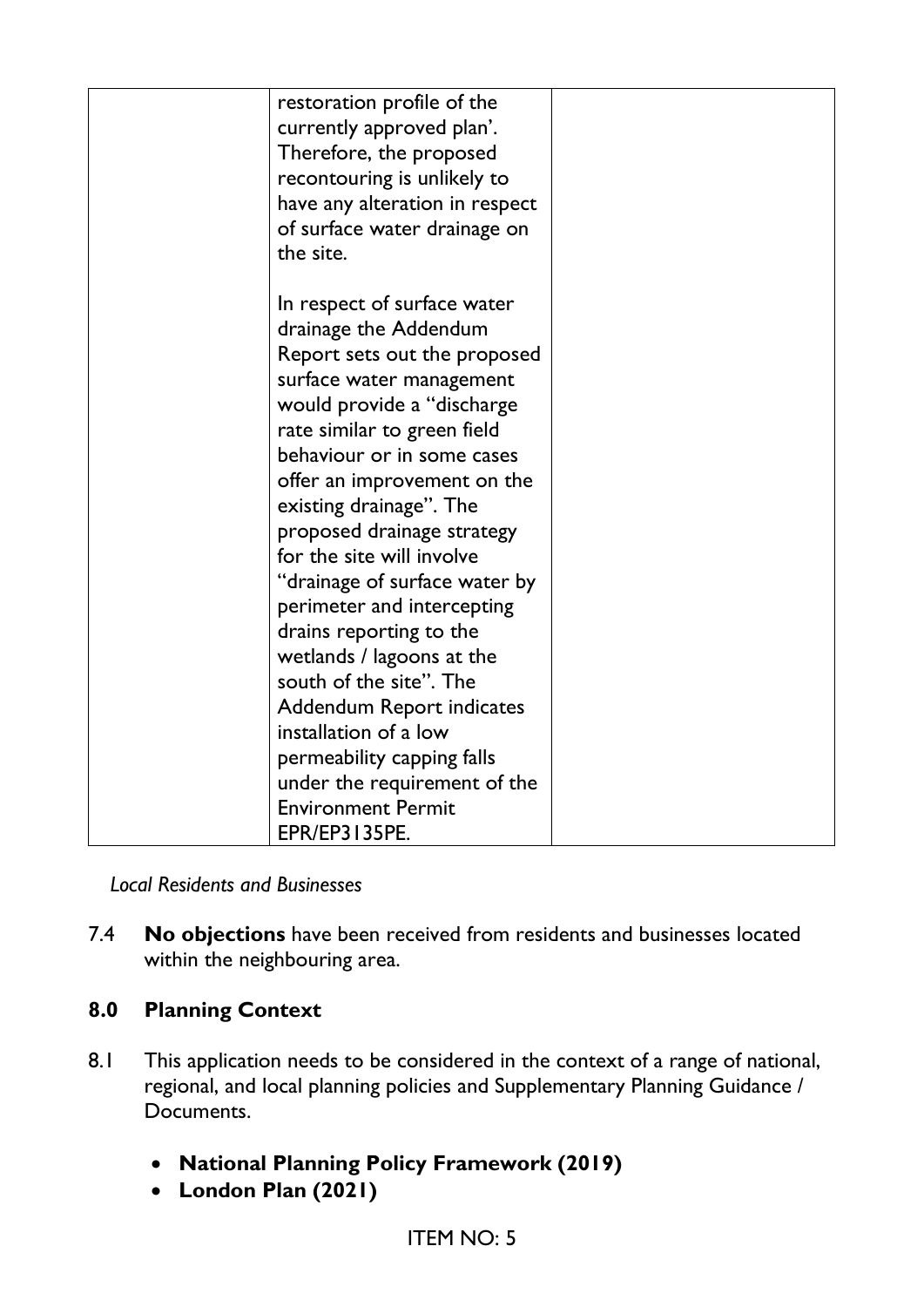- **The Royal Greenwich Local Plan: Core Strategy with Detailed Policies ("Core Strategy" – 2014)**
- **Thamesmead and Abbey Wood Opportunity Area Planning Framework (2020)**
- **Royal Greenwich Site Allocations Preferred Approach (2019) – Regulation 18**

*Status of the New London Plan*

- 8.2 On 17 December 2019, the Mayor published the Intend to Publish version of the London Plan and issued this to the Secretary of State. On 13th March 2020, the Secretary of State wrote to the Mayor setting out his consideration of the Mayor's Intend to Publish London Plan and exercised his power to direct changes under Section 337 of the Greater London Authority Act 1999 (as amended).
- 8.3 The Mayor formally approved the London Plan on the 21 December 2020 which became known as the "Publication London Plan". The Publication version included the responses and modifications following the Secretary of State's directions to the Intend to Publish plan. The Mayor has formally received confirmation from the Secretary of State that he is content for the London Plan to be published as confirmed in a letter dated 29 January 2021. The Publication London Plan was formally adopted on Tuesday 2 March 2021, and now is known as the London Plan (2021).
- 8.4 The London Plan 2016 is now no longer a material planning consideration.



*Status of the Site Allocations Preferred Approach*

**Figure 2: Map Site Allocation T3 (Greenwich Site Allocations Preferred Approach – Reg 18 (2019))**

ITEM NO: 5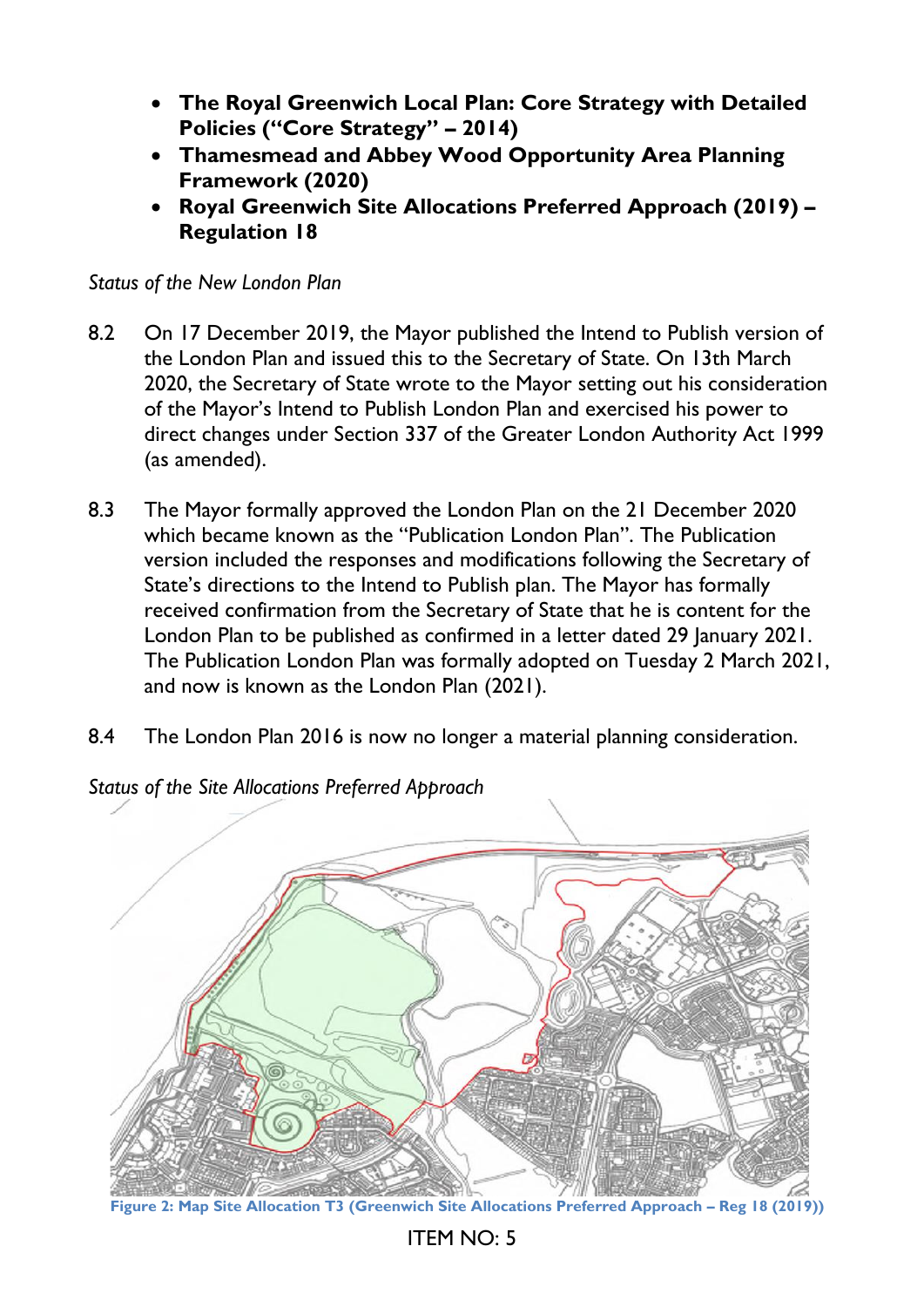8.5 The Royal Greenwich Site Allocations Preferred Approach has been subject to public consultation. The Regulation 19 draft of the Greenwich Site Allocations Preferred Approach has been taken to Full Council for approval for formal public consultation. The application site is included in the Preferred Approach document as site T3. Officers consider the draft SAP is a material consideration with limited weight.

### *Context of a Minor Material Amendment*

- 8.6 An application can be made under section 73 of the Town and Country Planning Act 1990 to vary or remove conditions associated with a planning permission. One of the uses of an S.73 application is to seek a minor material amendment to approved plans, which is the case in this instance.
- 8.7 A S.73 application results in a new permission being issued sitting alongside the original permission, which remains intact and unamended.
- 8.8 There is no statutory definition of a 'minor material amendment', however Government guidance has suggested a non-statutory definition: ''a minor material amendment is one whose scale and nature results in a development which is not substantially different from the one which has been approved''.
- 8.9 As the principle of the proposal has been established under the previous application the current application can only be assessed on the impact of the changes.
- 8.10 In addition to this, a recent Court of Appeal decision (Finney vs Welsh Ministers [2019] EWCA Civ 1868) has concluded that minor material amendment applications, submitted under section 73 of the Town and Country Planning Act, should not change the description of the development or alter a condition that is in conflict with the description of development.
- 8.11 Notwithstanding the merits of the assessment as detailed below, Officers consider that proposed changes would constitute a minor material amendment (with the key change being a reduction in height of the final finished landform) and would also be in line with the recent Court of Appeal decision in that if council was minded to approve this amendment it would not conflict with the description as originally approved.

## **9.0 Material Planning Considerations**

9.1 This section of the report provides an analysis of the specific aspects of the proposed development and the principal issues that need to be considered in the determination of the planning application: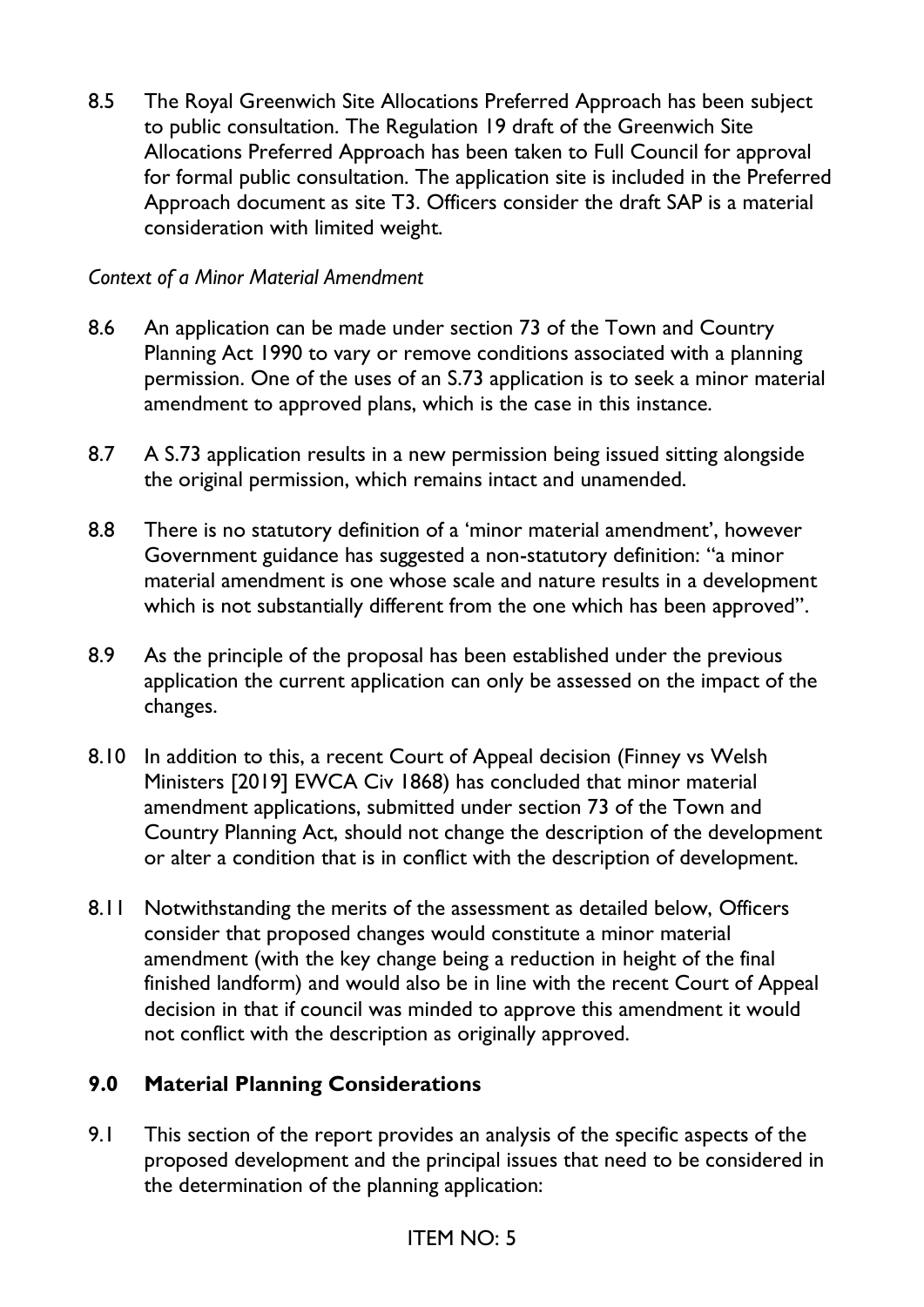- Principle of Development.
- Design, Heritage and Landscape
- Noise and Air Quality.
- Gas, Land and Water Contamination.
- Transport and Access.
- Flood Risk.
- Ecology.
- Community Infrastructure Levy (CIL).
- RBG CIL.
- Legal Agreement.
- Implications for Disadvantaged Groups.

### **10.0 Principle of Development**

- 10.1 The application site comprises Metropolitan Open Land (MOL) within the Thamesmead & Abbey Wood Opportunity Area. Regeneration of the opportunity area will enhance the area through estate renewal, new housing and social and recreation facilities, improved open space and enhanced MOL. Access to the riverside and the adjacent Tripcock Park is to be enhanced, including connections to the South East London Green Chain.
- 10.2 The Council's Local Plan reflects the Royal Borough's support of the above and designates the area as the Thamesmead Strategic Development Location (SDL). The 2009 Thamesmead and Abbey Wood Supplementary Planning Document (SPD) sets out the details for regenerating the area, including the provision of open spaces and the implementation of Tripcock Park on the application site, to address the district park deficiency of the area.
- 10.3 The Thamesmead and Abbey Wood Opportunity Area Planning Framework 2020 (OAPF) and the Royal Borough of Greenwich Site Allocations Preferred Approach (2019) - Regulation 18 draft 2019 (SAP) also facilitate the improvements to Thamesmead Waterfront. The LF3 landfill falls within the wider Thamesmead Waterfront T3 allocation within the SAP. The SAP outlines the proposed allocation which seeks to deliver residential-led mixeduse development including a site for an all through school (primary and secondary). The area currently designated as MOL is to be made publicly accessible as a District Park. It is noted that the site subject to this planning application falls entirely within the area outlined as a district park. The closure of LF3 is fundamental to achieving the aspirations as outlined within the OAPF and SAP for Thamesmead.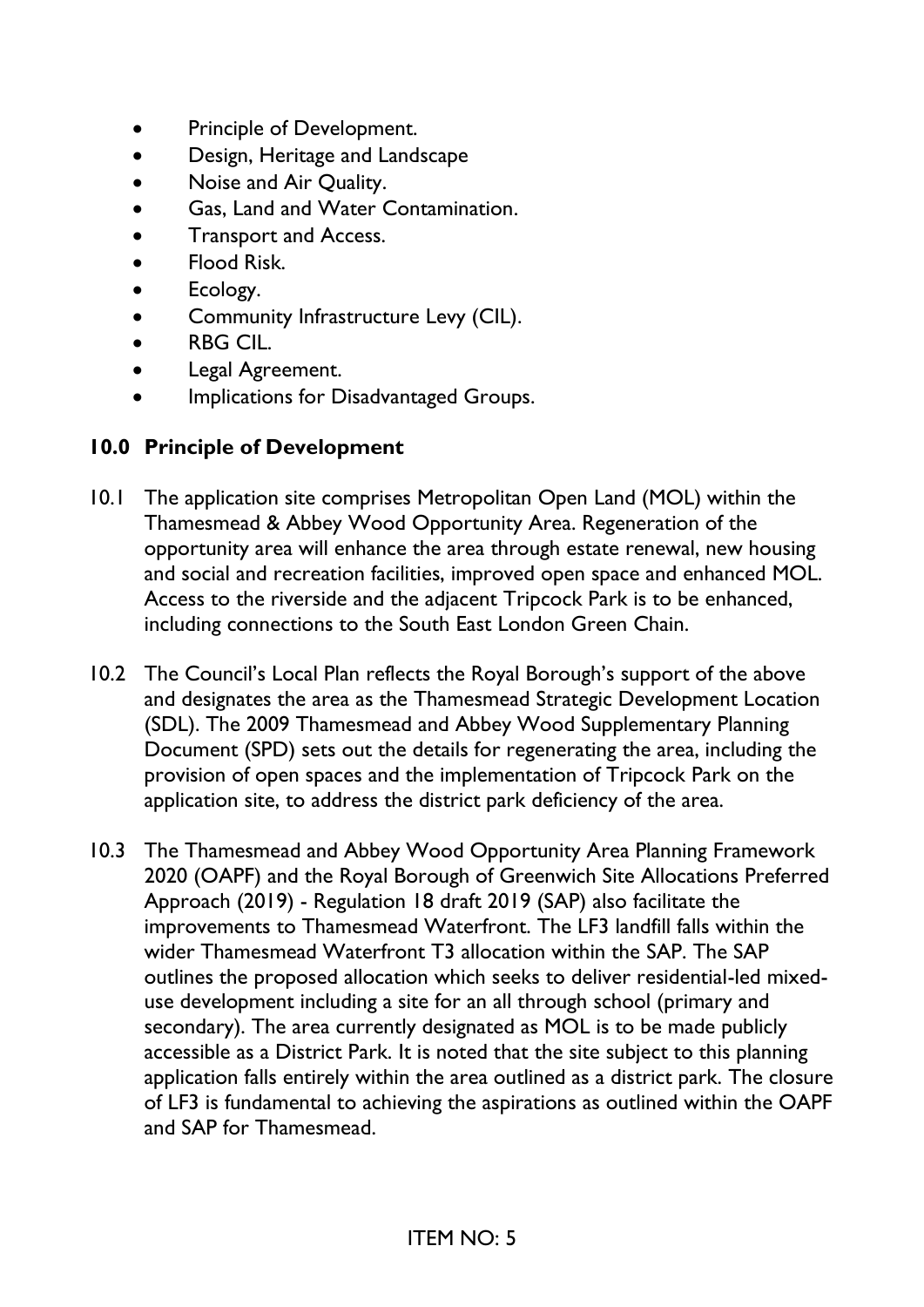10.4 However, while the proposed closure of the facility is essential to achieving the aspirations as outlined within the OAPF and SAP and strategic policy for Thamesmead, the proposal needs to be considered in accordance with relevant waste policies as it is an existing facility.

#### *Protection of Waste Facilities*

- 10.5 Policy SI 9 of the London Plan (2021) seek to protect waste sites. Waste sites are defined as land with planning permission for a waste use or a permit from the Environment Agency for a waste use. In principle, these policies resist the loss of safeguarded waste sites unless the waste processing capacity can be re-provided elsewhere.
- 10.6 The site has operated for landfill since 1997 accepting hazardous waste, such as contaminated soils and incinerator bottom ash, although it has not accepted any waste since 2013. The landfill itself had been developed as three cells – Cell 1 is completed, capped, and restored; Cell 2 is part completed; and landfill to Cell 3 commenced but ended in September 2013. The applicant has outlined that the landfill has remaining capacity of circa 200,000 m3.
- 10.7 It is noted that redevelopment of Thamesmead has steadily reduced the quantities of hazardous waste requiring disposal and given this the applicant has sought modifications to the planning permission over time to allow waste to be brought to the site from a progressively wider and more distant catchment area. Nevertheless, the applicant states that the facility struggled to maintain sufficient supply and in 2013 the facility was closed and is now inactive as a waste facility. No further waste has been received since this time and the licence issued from the Environment Agency does not permit the site to accept any further hazardous waste.
- 10.8 It is proposed to conclude the landfill development by re-contouring the site using existing inert materials on site, or in neighbouring stockpiles, to cap and close it. It will be recontoured and after appropriate aftercare requirements have been satisfied it will be turned into a district park. Whilst the re-profiling works are covered by the extant planning permission, the implication of using only existing material on or adjacent to the site, with no further importation of waste or fill materials, is that the final maximum height will be 23m AOD. This is therefore 11m lower than the 34m AOD approved with the permission ref. E92/1268/F.
- 10.9 The GLA in their Stage 1 response (ref: GLA/202/6605/S1/01) has considered the landfill as a safeguarded waste facility, as defined by policy SI 9 of the London Plan (2021) given that the site has both planning permission for a waste use and an active Environment Agency permit. The GLA officers further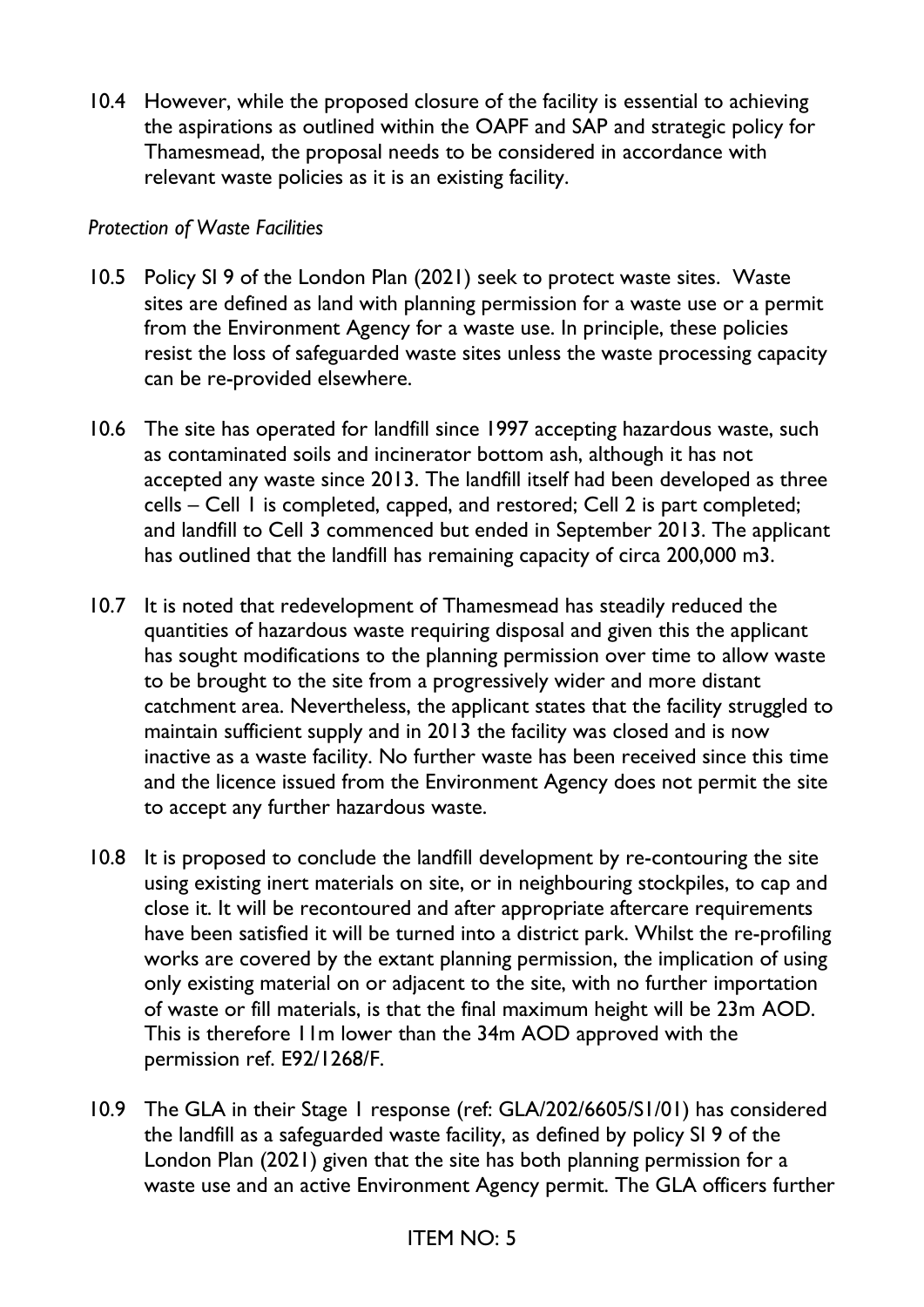consider that given the nature of the application, the applicant is required to demonstrate their attempts to fill the remaining capacity and that suitable compensatory waste facilities are available.

- 10.10 As understood, the current permit from 2017 (reference EPR/EP3135PE) does not allow for any importation of hazardous or inert waste disposal, with the permit allowing only for capping (as detailed in Table S1.4 of the permit). So, while there is an active planning permission as well as environment permit it is considered by the Council that the site is already closed in all but planning terms with no effective ability to import waste.
- 10.11 In terms of the site being safeguarded, it is noted by council officers that this site has never been included as a safeguarded waste site in either the Core Strategy or the South East London Joint Waste Technical Paper. This site is also not referenced within the London Waste Map, a GLA document, which is noted in paragraph 20 of the Stage 1 response. The site is designated as Metropolitan Open Land in the Core Strategy and has been consistently identified for future use as a District Park in the Unitary Development Plan (2006) and the recently approved OAPF for Thamesmead and Abbey Wood (2020). Given that the site has not been identified either for capacity need or for land-use purposes as a required waste facility, from a local authority planning point of view, it is considered appropriate for the permanent closure of the facility to provide open space.
- 10.12 Notwithstanding Council's view regarding policy SI 9, following receipt of the stage 1 response from the GLA, the applicant has responded and provided Council a detailed cover letter and memo outlining their attempts to fill capacity, the decline in demand and consideration of the compensatory provision. These are each addressed in turn below.

#### *Capacity and decline in demand*

10.13 The memo outlines the extent to which the applicant sought to attract and secure contaminated soils and granular material for disposal at the site, supported by providing all records of landfill enquiries, as well as their customer history. They have outlined the impact which regulatory changes have had particularly the landfill tax which effectively made it a cheaper option for waste producers to treat and reuse their contaminated materials often at source, rather than by disposal. Notwithstanding this, the applicant in response to the conditions sought to increase the catchment area of the site three times to secure waste for the site. As understood from their documents, the last significant importation of waste was from Olympic Park, which accounted for all its imported hazardous waste by Q4 2011. It is also important to note that the Crossrail Plumstead Depot contract, a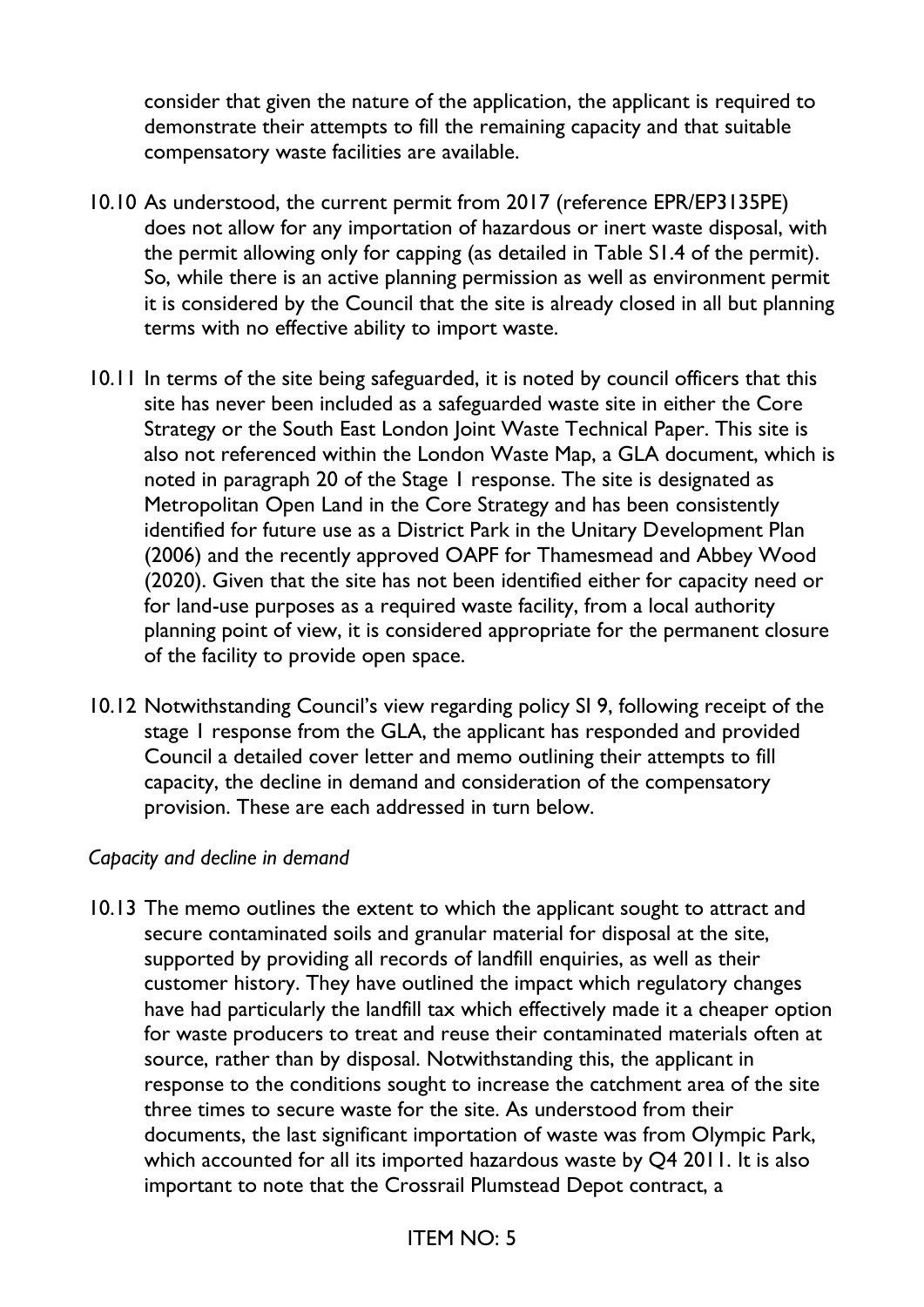development of scale nearby, encourages the treatment and re-use of hazardous materials rather than disposal. Finally, the applicant concludes that despite a marketing campaign, it was not possible to attract compliant hazardous waste for disposal in commercially viable quantities and therefore the site was closed permanently. Officers are satisfied that the applicants have explored every option to fill the remaining capacity.

#### *Compensatory measures*

10.14 In terms of compensatory measures, the Council notes that the South East London Joint Waste Planning Group have not included this site as one of the sub-region's designated waste facilities. The most recent South East London Joint Waste Technical Paper shows that the boroughs have sufficient, even surplus, waste capacity without this site, and therefore it is evident that there is suitable compensatory capacity. Given that this site is not required to meet current waste capacity needs within South East London, it's officers' view that given this site is not needed to meet South East London requirements it is not considered that the applicant needs to demonstrate any 'compensatory provision'.

#### *Conclusion*

10.15 For the reasons set out above, while we have concerns regarding the interpretation of policy SI 9 and its relevance here, we have considered that the applicant has adequately demonstrated that they have made substantive attempts between 2004 and 2013 at filling the site as well as demonstrating that no compensatory measures are required. In officers view, the loss of this site has no implications for waste policy planning, as the council, and subregion have no reliance on this site. The proposed completion of the landfill engineering works is necessary to enable the future use of the land as public open space and this is fully supported in policy terms.

## **11.0 Design, Heritage and Landscape**

- 11.1 The proposal is for the conclusion of the landfill development by recontouring the site in the same final domed form and with final height reduced from 34 metres AOD to 23 metres AOD.
- 11.2 Due to the above characteristics, in design terms the proposal would not raise significant concerns when comparing the existing and proposed situations. It is important to note that this application would not involve any new built elements or structures.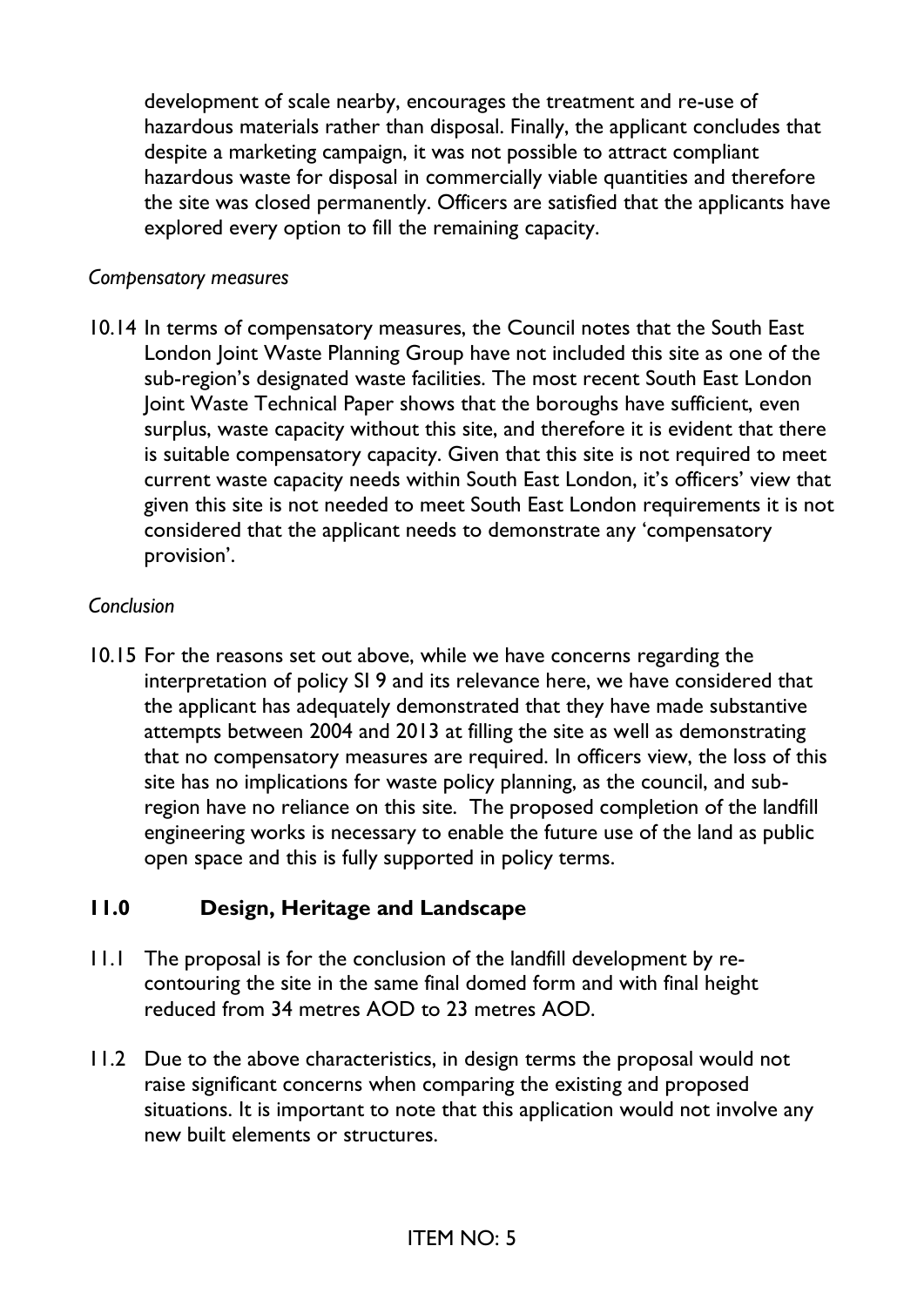11.3 Notwithstanding this, a detailed assessment on specific heritage and landscape matters is detailed below.

### *Impact of Heritage Assets*

- 11.4 The site is in close proximity to the following locally listed buildings: the Danger Buildings (outlined in red), Tripcock Ness Lighthouse; Gun Emplacement, Tripcock Point; and Observation Post, Thames Path (all circled in green). The closest listed building is the Grade II chimney to Beckton Sewage Works in Newham, which is on the north of the river and is approximately 1km from the site.
- 11.5 Given the relationship to the site, it is not anticipated that any of the locally listed buildings which are located on the Thames would be impacted by this development and therefore will not be assessed further. As such, the only building which will be considered in the following assessment is the Danger Buildings.



**Figure 3: Location of the surrounding Heritage Assets**

*Danger Buildings (Locally Listed Buildings)*

11.6 The locally listed Danger Buildings are located outside the site to the south and are located between what is known as Cell 2 and the Wetlands Area. The local heritage list outlines the significance of these buildings as follows: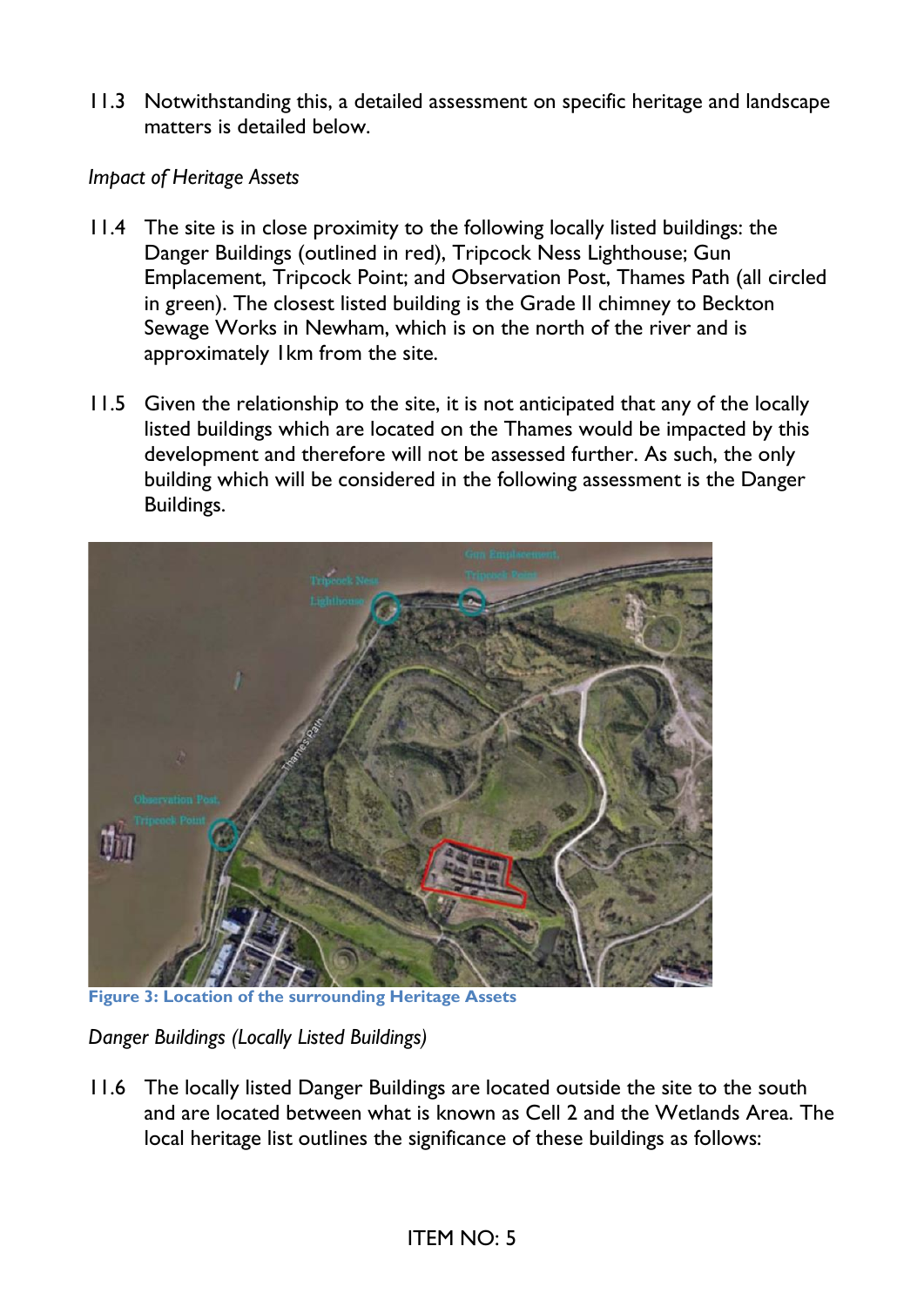*Important and distinctive group of buildings and earthworks, forming a fortified landscape. Rare extant evidence both of the extensive expansion of the Arsenal eastwards onto the marshes and of high explosive manufacture. Instrumental in the defence of the realm during WWI and WWII.*

- 11.7 The photographs provided in the submitted Heritage Impact Assessment detail the state and condition of the buildings which are clearly in disrepair.
- 11.8 In terms of the proposal site, it is considered that the existing landfill use itself does not contribute to the significance of the historic buildings, with much of its significance derived from its historical use and wider connection to the Royal Arsenal. The Danger Buildings are severed from the wider Royal Arsenal and given the historic changes on-site much of its original context has been lost. Therefore, any impact on its significance would be very limited.
- 11.9 A key aspect of the proposal from a heritage perspective involves the change in final landform from 34m AOD to 23m AOD, and the associated harm to significance. As referred to above, the proposed form and re-profiling of the land on the setting of the locally listed Danger Buildings would be minimal and the locally listed building would be unharmed by the proposed works. In terms of the wider context, and setting it is not considered that the landform contributes to the significance of the Danger Buildings.
- 11.10 While it is noted that the Danger Buildings are proposed for scheduling by Historic England it is noted in response to consultation that they had not specifically objected to the works proposed.
- 11.11 Furthermore, GLAAS have provided comment on the scheme in response to consultation and note that the proposals are unlikely to have an effect on heritage assets of archaeological interest. Therefore, the proposals are considered to be compliant with the relevant policies.
- 11.12 Taken the above together, it is considered that the proposal would not harm the significance of the locally listed building, and in this instance the profiling of the land would result in a neutral change to their setting and significance would be preserved. As such the proposal would accord with the aims and objectives of paragraph 189, 190, 193, 197 of the National Planning Policy Framework, policy HC1 of the London Plan (2021) and Policies DH1, DH3 and DH(j) of RBG Core Strategy.

*Landscape*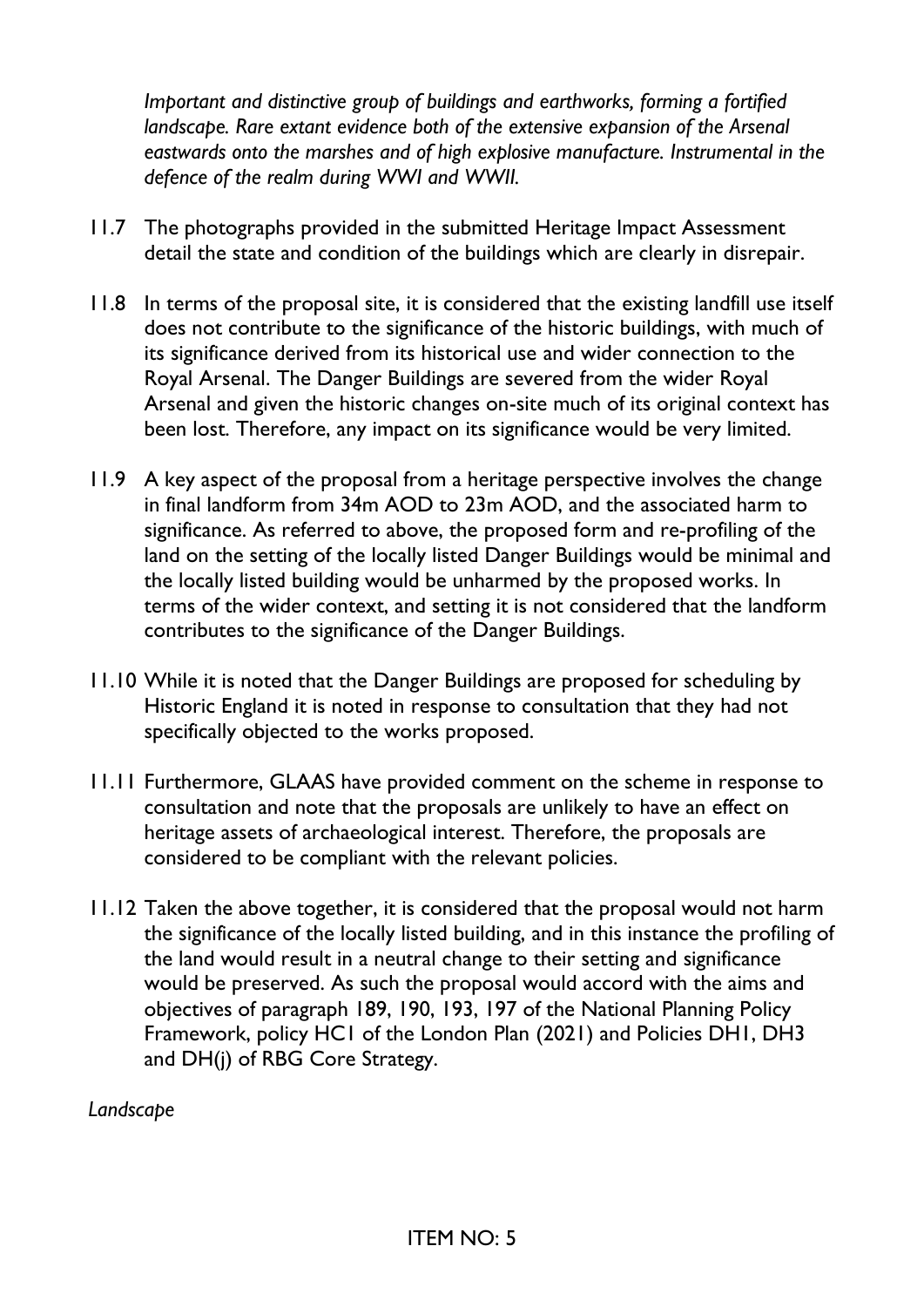- 11.13 The NPPF makes clear that "the essential characteristics of Green Belts are their openness and their permanence." At paragraph 145, it states that the construction of new buildings in Green Belt should be regarded as inappropriate, except in specific circumstances. Further to the above, paragraph 146 lists a limited number of development types which are not regarded as inappropriate development, provided they preserve the openness of the Green Belt, these are: mineral extraction, engineering operations, local transport infrastructure, reuse of buildings, and development brought forward under a Community Right to Build Order. In this instance 146 (b) is relevant here.
- 11.14 Policy G3 of the Mayor's London Plan (2021) make clear that Metropolitan Open Land (MOL) should be accorded the same status and level of protection as Green Belt.
- 11.15 Having regard to the above, the key assessment is whether the proposed modification to reduce the domed height of the landfill would **preserve its openness** and **not conflict with the purposes of the land**. The following assessment considers these two points in detail and its associated visual impact:
	- In terms of landscape impacts and whether the proposal would **preserve its openness**, it is noted that restoration itself will have a neutral impact in a landscape sense, as the existing (current situation) and proposed landform would be the same height (although less than the extant planning permission). It is noted that the proposal would result in the loss of approximately 1.3ha of recently planted woodland although in the long term this would be replaced and the extent of residual vegetation cover would be similar to existing. This is discussed in the ecology section below.
	- In terms of visual impacts, the Statement of Technical Reporting outlines that when viewed from surrounding areas, and the identified visual receptors, the restoration works would be barely visible. As noted above, in the long term, the development would be similar to the existing situation. In addition, it is considered by officers that the proposals would not harm any of the strategic views or local views as identified in the London Plan (2021) or Core Strategy. Overall, it is considered that the proposed development unlikely to give rise to any meaningful perception of impact on the openness of the MOL.
	- The proposal will conclude the development 11 m under the height permitted under the extant permission and as such would be less visible than the consented mound. Therefore, the proposal would be fully consistent with the approved land use and therefore **not conflict with the purposes of the land.**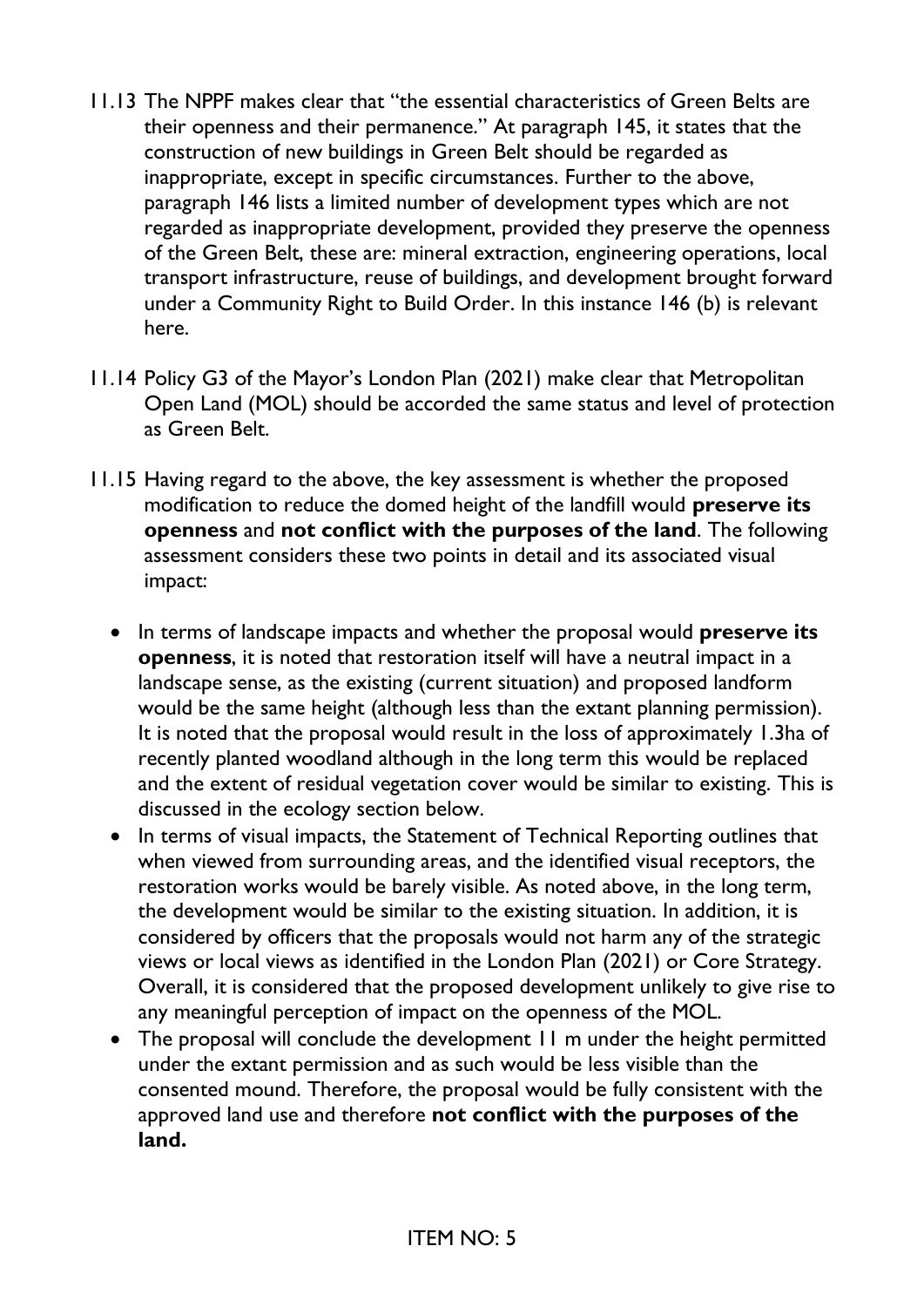11.16 Given the above, it is considered that the proposals would preserve the openness of the MOL and not conflict with the purposes of the land, therefore be appropriate development in accordance with the NPPF as outlined in para 146 (b), no objection on these grounds have been raised by the GLA. Therefore, the proposal would by fully consistent with the NPPF, Core Strategy Policy OS(a) and DH(g) and Policy G3 of the London Plan (2021).

## **12.0 Environmental Pollution**

### *Noise and Air Quality*

- 12.1 The whole of the Royal Borough of Greenwich is designated as an Air Quality Management Area due to high background concentrations of NO2 and PM10, derived from traffic and industrial sources. As such, the works proposed raise considerations of dust and odour.
- 12.2 The landfill site has since operation received contaminated soils and incinerator bottom ash. According to the Statement of Technical report submitted with the application, both are non-biodegradable materials. It is further noted that no ACM has been deposited at the site or any other biodegradable material. Therefore, no odour sources are anticipated due to the nature of the material being moved with the proposed development.
- 12.3 The proposal is for the conclusion of the landfill development by recontouring the site using only existing materials present on site or already set aside in neighbouring stockpiles, to cap and close it, then satisfying appropriate aftercare requirements. The re-contouring has been considered with the original application and the proposed amendments are not expected to raise the levels of noise and air pollution when compared to the original permission.
- 12.4 Moreover, the preliminary noise and dust/odour assessments submitted with the Statement of Technical Reporting concludes that noise effects due to works are expected to be not significant in terms of environmental impact, and the risk of dust soiling and to human receptors are low to negligible. These low to negligible potential risks would occur during the 20 weeks estimated for the duration of the works for re-contouring the site.
- 12.5 Notwithstanding this a number of mitigation measures are proposed, including:
	- Haul roads will be dampened down to limit dust.
	- The site will be worked in a phased manner to limit exposed areas of the site.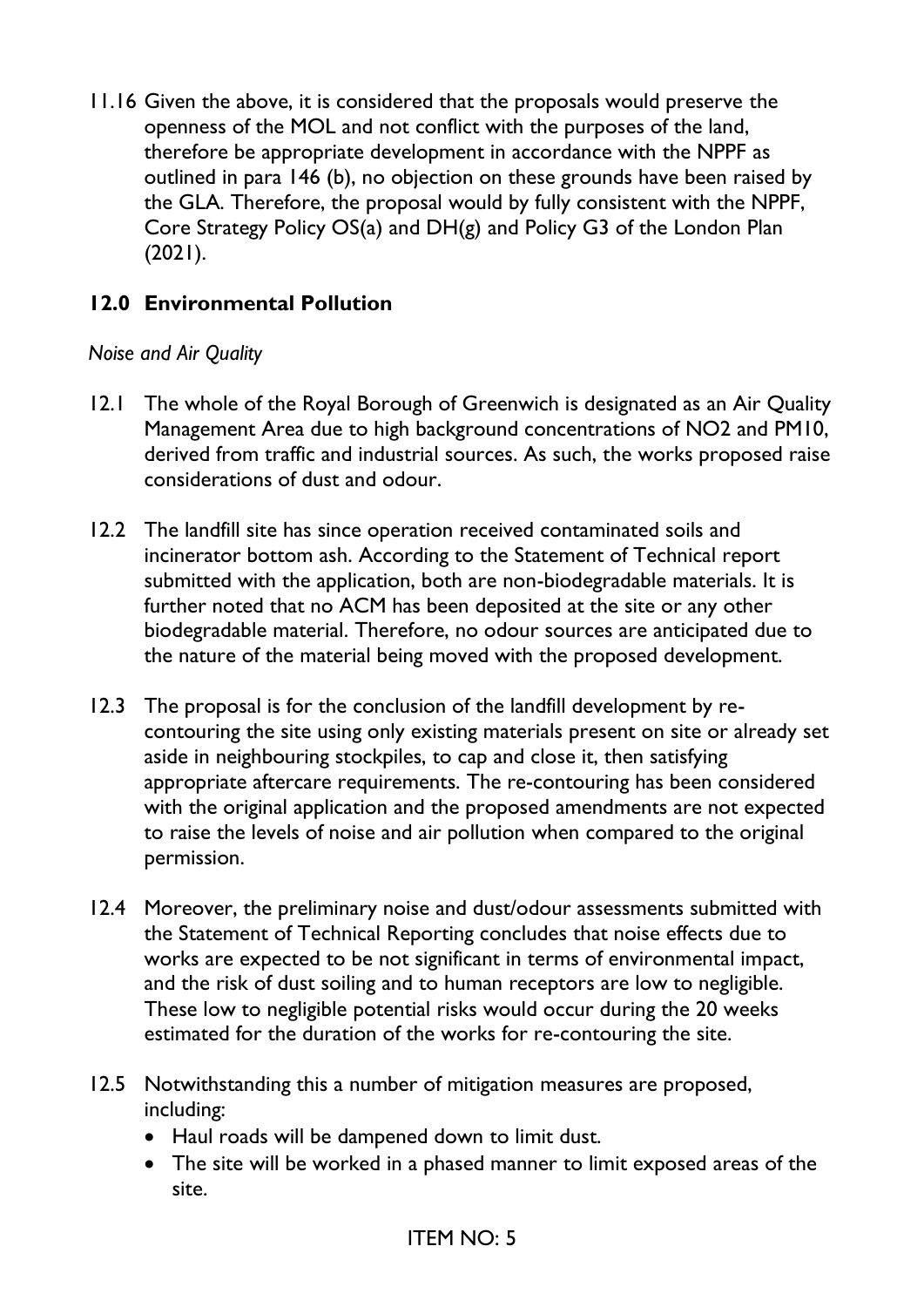- A record will be kept of all dust and air quality complaints which will be available to the local authority if asked.
- A record will also be kept of any exceptional incidents that cause dust and/ or air emission along with the action taken to resolve the situation.
- A wheel washing system will be used.
- 12.6 In terms of noise, the Statement of Technical Reporting identifies that the background and ambient sound at site is described to be dominated by road traffic noise as well as aircraft. The report goes on to detail and identify the location of the nearest noise sensitive receptors. The assessment concludes that predicted worse-case noise levels are below the adopted noise limit at each noise sensitive receptor for the relevant stage of working. Therefore, it is concluded that the noise effects due to the proposed works are considered to be acceptable.
- 12.7 For the reasons above and given that the Environment Agency and council's Environmental Health Officer have not raised any adverse comments in relation to air and noise pollution, the proposals are considered to consistent with policy SI 1 and D14 of the London Plan (2021) and policy E(e) of the Royal Greenwich Local Plan: Core Strategy with Detailed Policies (2014).

#### *Gas, Land and Water Contamination*

- 12.8 The application relates to a licensed facility that operates under a permit from the Environment Agency (EA) (ref: EPR/EP3135PE). The EA has provided a detailed response on the scheme in which they confirm they raise no objection in principle, noting many of the aspects are covered and formally controlled within the extant environmental permit. It is noted that the closure will enable appropriate aftercare requirements to be satisfied, although this would still remain under on-going monitoring even once the site has been capped and remediated.
- 12.9 In response to consultation on the present application, the EA advised that: *"The site currently has an active environmental permit, which permits the site to carry out landfilling activities. It is considered by the Environment Agency that the proposed restoration works would be monitored and controlled, on a day-to-day basis, by the existing conditions within that permit*

*…*

*groundwater, surface water, leachate and landfill gas monitoring installations are already present on site, and the environmental permit requires the site operator to take samples for the purposes of reporting on any emissions from the site. Conditions stipulate limits on emissions where appropriate and direct the*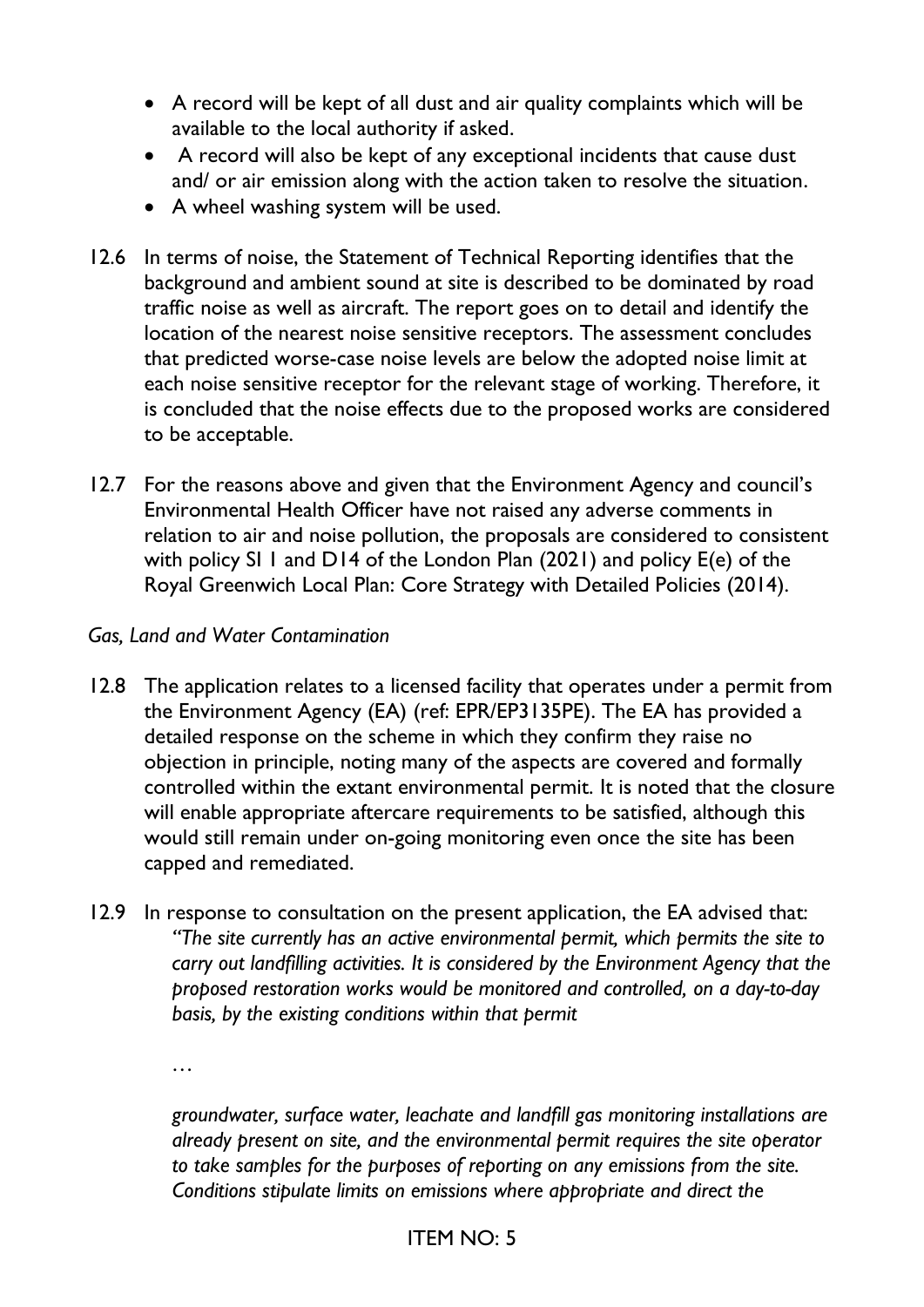*operator to take appropriate action should any limits be breached. These permit conditions will remain in force until or unless they are changed through a permit variation by the Environment Agency."*

- 12.10 The EA response notes the proposal is to install a passive leachate collection system around the perimeter of the landfill cells, which will collect leachate from within the waste mass and direct via gravity to the existing wetland treatment system. The EA support this in principle, considering this passive drain will continue to direct water to the existing wetland treatment system and risks posed by leachate would remain under the control of the existing permit conditions.
- 12.11 It is also noted in the EA response that the operator intends to keep the existing pumped leachate extraction equipment in use, ceasing only if agreed with the EA that the passive system can suitably be relied upon to manage leachate in compliance with the environmental permit conditions.
- 12.12 As detailed in the Statement of Technical Reporting and noted by the EA the current hydrogeological risk assessment exists for the site and is subject to on-going 6 yearly review. Given this, the EA does not consider it necessary that a detailed risk assessment to support this planning application, particularly as the proposal involves a reduction in waste materials and therefore a reduced source of pollution in the long term.
- 12.13 Overall, as outlined above the Environment Agency has no objections to the proposed amendment to the planning permission, based on the information submitted. This view is supported by the GLA. No planning conditions are recommended in this regard with the management of the site undertaken through its environmental permits.

## **13.0 Transport and Access**

- 13.1 During the 20 week period the works are estimated to take place, access to the site will be from the existing access point on Western Way via a gated entrance area and made tracks to a site reception area. Western Way (A2016) is a road classified as Principal (A) road and a designated strategic road within the Strategic Road Network (SRN).
- 13.2 The information submitted with the Statement of Technical Reporting addendum states that the potential transport impacts have been considered and minimised through proposing that no material is imported into or exported out of the site. The additional restoration soils required will be taken from the neighbouring stockpiles which are accessed via internal roads, and vehicle movements in and out of the site will be limited, and overall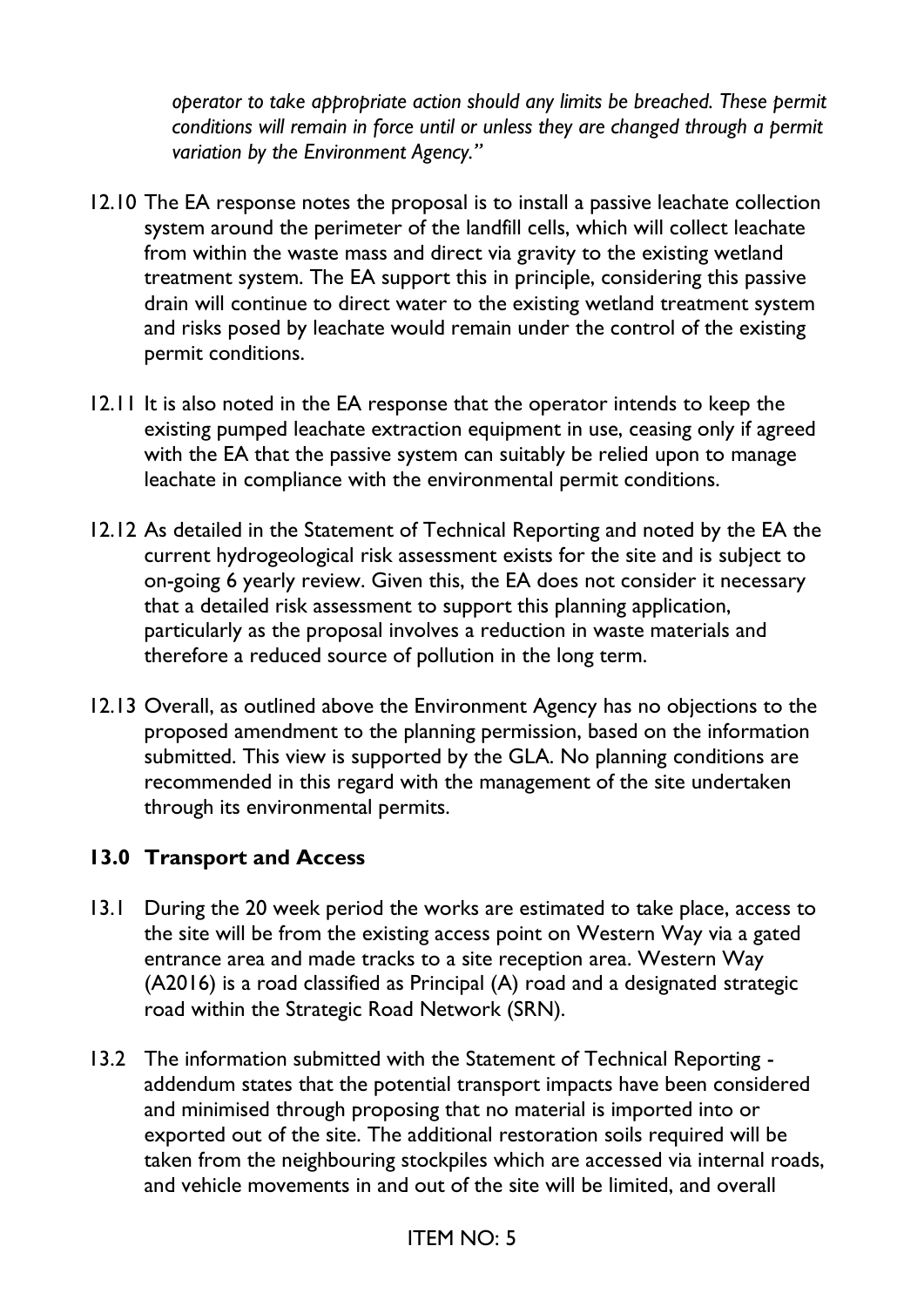would have taken place had the site been infilled to its permitted profile. It is noted that with the early closure, it is estimated that the proposal will save about 15,000 waste vehicle delivery movements.

- 13.3 The application estimates 20 people as workforce on-site during various times of the 20 weeks estimated works duration. The workers are expected to travel to site in private vehicles, which is considered acceptable given the site's very low Public Transport Access Level (PTAL) rating 1a. This would require an appropriate parking provision and, given the site area can accommodate this demand and the imposition of condition 6 (Construction Environmental Management Plan), the proposals are considered acceptable.
- 13.4 Transport for London and the Council's Highways Officer have reviewed the documents submitted and have raised no objection to the proposed works, and the application is considered in line with the relevant transport and, as such, the application complies with London Plan (2021) policies T3 and T7, and policy IM4 of Greenwich Council's Core Strategy; and the Mayor's Transport Strategy.

### **14.0 Flood Risk**

- 14.1 The application site is at a higher ground level compared to the greater Thamesmead area and lies within the flood risk zone 3. It also lies within an area that benefits from flood defences without high residual flood risk.
- 14.2 At the closest, the proposal is to take place approximately 65m from the river bank and will not encroach on the embankment. It is noted that the highest ground levels following the works will be similar to the existing (although lower than currently approved).
- 14.3 It is confirmed that the drainage from the landfill will discharge to local watercourses and reporting to the wetland / lagoons, and subsequently the River Thames. It is noted that in line with the Environmental Permit conditions that on-going monitoring of groundwater and surface water, will continue to be managed during restoration works.
- 14.4 Given the proposals are for a final domed form which would still be at a higher level if compared to the original ground level (pre-landfill), they are considered not to increase risk of flooding and therefore compliant with London Plan (2021) policies SI 12 and SI 13.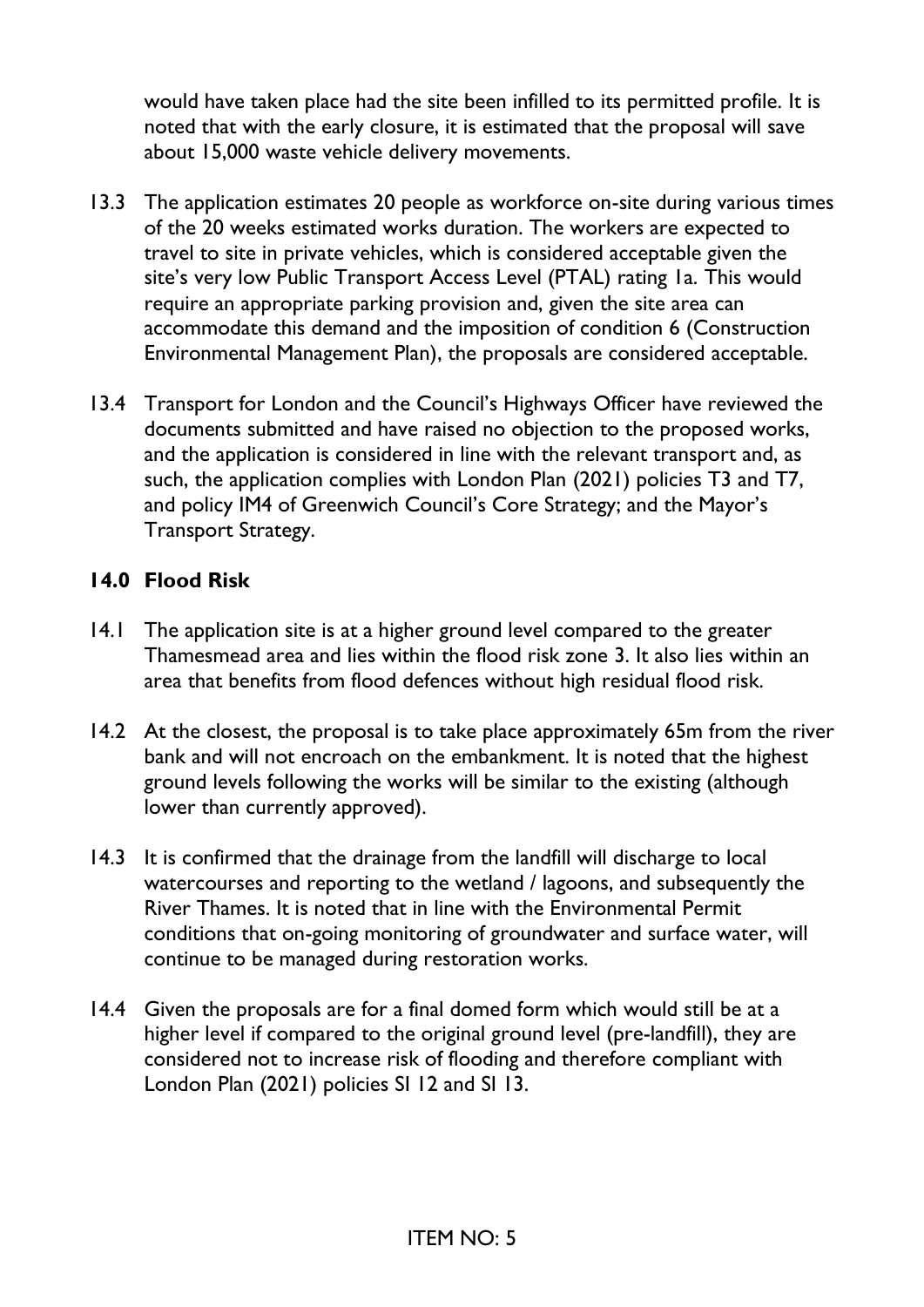## **15.0 Ecology**

- 15.1 Policy G1, G3, G4 and G6 of the London Plan (2021) and policy OS4 of the Core Strategy (2010) seek wherever possible to ensure that development makes a positive contribution to the protection, enhancement, creation, and management of biodiversity. This is supported by policy G5 which requires 'urban greening' in the design process and policy G6 which requires a 'proactive approach to the protection, enhancement, creation, promotion and management of biodiversity'.
- 15.2 Policy OS4 of the Core Strategy requires that new development enhance Royal Greenwich's rich biodiversity and geo-diversity. Policy OS(f) expands on the aspects that must be considered when assessing ecological factors.
- 15.3 The submitted technical report detailing ecology, outlines that no statutory or non-statutory nature conservation sites will be adversely affected by the proposed development. It is further noted that the habitats at the site are generally of negligible or low ecological value and no valued ecological features will be affected by the development. Furthermore, no protected species were recorded or are likely to be present within the site boundary, with the exception of nesting birds and the potential for common reptiles. The appropriate timing of works and delivery of precautionary working method statements will, however, mitigate any residual effects to these species.
- 15.4 As noted in the landscape section above, the proposed recontouring of the site would result in the loss of woodland trees on site which are located on the previously resorted areas of Cells 1 and 2 and are estimated to be 10 – 15 years old. The unrestored Cell 3 has self-sown trees and scrub. The applicant advises that the woodlands on cells 1 and 2 were planted in line with two approved details submitted in to satisfy condition 2 of planning permission E92/1268/F, these under references: 02/2455/SD (Cell 1) and 03/2002/SD (Cell 2). Semi-mature woodland is present along the site's boundary will not be affected by the proposed land modifications.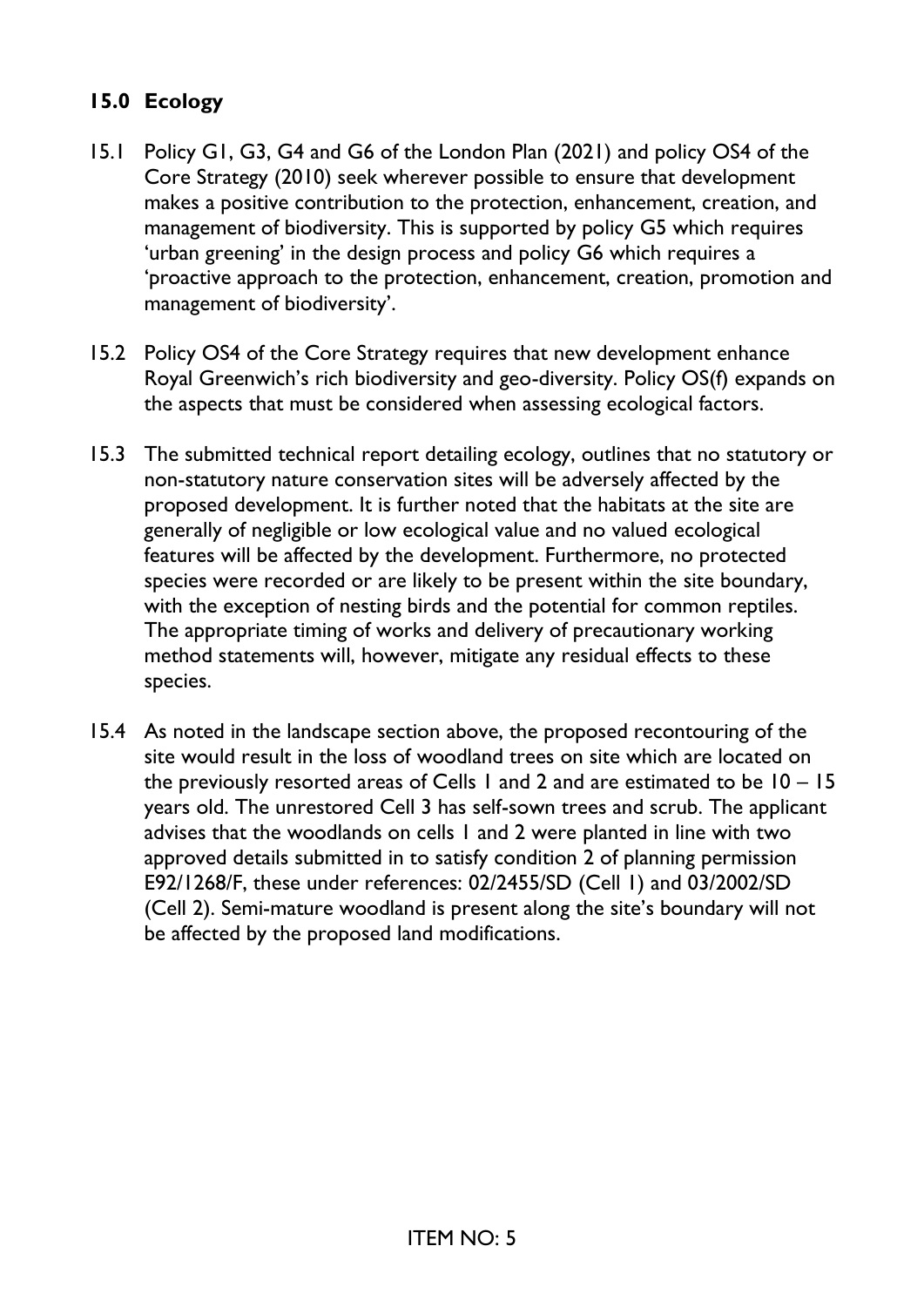

**Figure 4: Vegetation cover within the site Boundary (Statement of Technical Reporting 2018)**

- 15.5 Enhancement measures at the site include the creation of approximately 13.9ha of grassland, wildflower, scrub and woodland mosaic which would improve the link with the neighbouring SINC sites.
- 15.6 A number of mitigation measures are proposed, and these include:
	- The submission of a Construction Environmental Management Plan, which would include statements on Protected Species, Japanese Knotweed, Site / Vegetation Clearance and Habitat Creation.
	- Vegetation clearance works will be undertaken outside of the main bird breeding season (March to September inclusive). Should clearance works be required to take place during the breeding season, a suitably qualified ecologist or ECoW will be present to check prior to commencement of works.
	- Implementation of precautionary reptile method statement
	- Supervised site clearance, temporary exclusion during the works.
	- Any holes during construction will be covered overnight to prevent animals from falling in.
	- Excavations will be checked first thing each morning, prior to the start of works that day.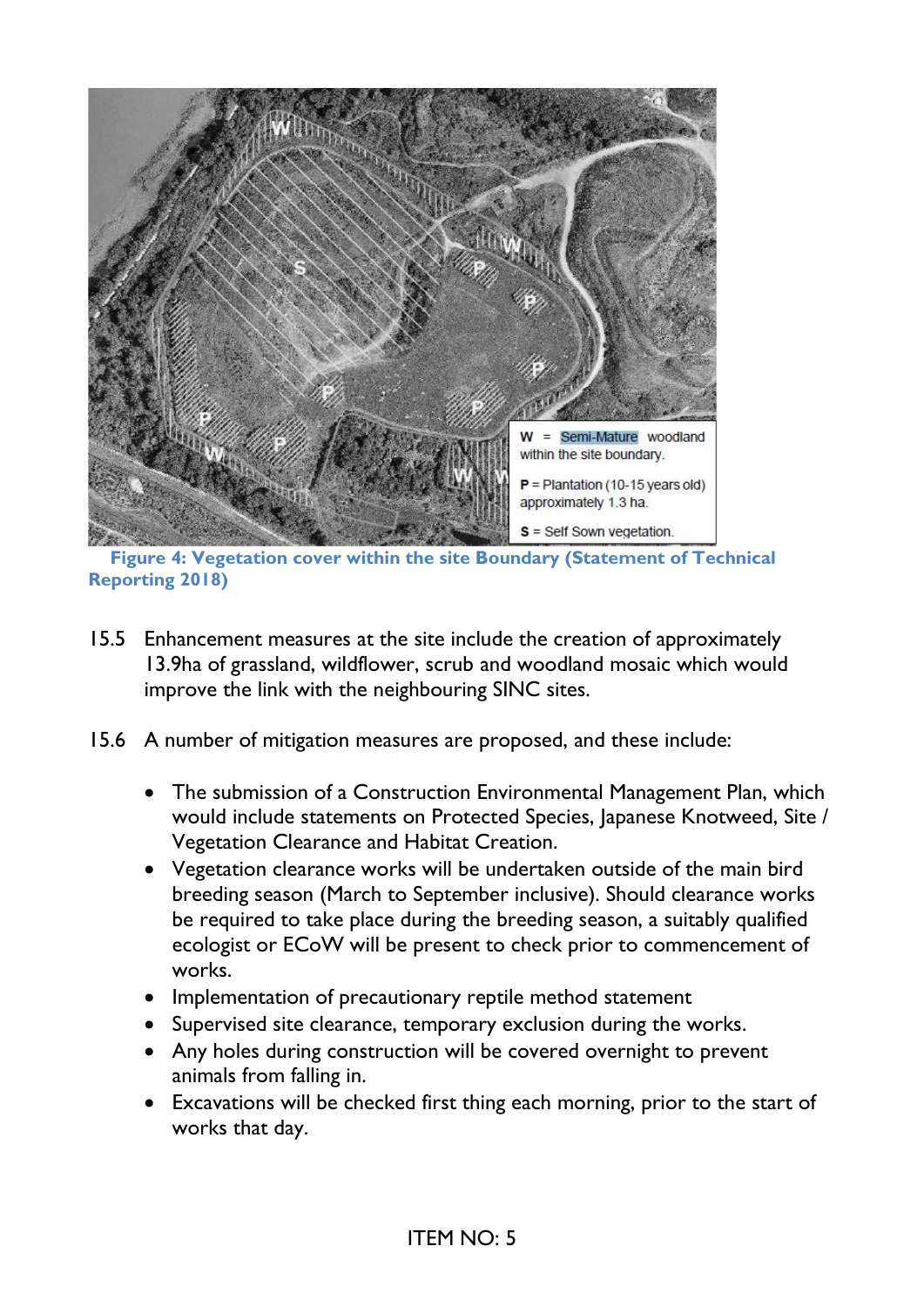- 15.7 In addition to the above, conditions are recommended to secure a Landscape and Ecological Management Plan and a Hard and Soft Landscaping Plan which will improve the biodiversity value of the site and maintain its integrity over the long-term. Therefore, the proposals would result in net gains for biodiversity commensurate with the MOL designation and would make a significant contribution to biodiversity creation and enhancement, consistent with London Plan (2021) policies G6 and G7 and Core Strategy policy OS4.
- 15.8 Following the implementation of the above mitigation and compensation measures, there will not be any adverse ecological impacts from the proposed development.

# **16.0 Community Infrastructure Levy (CIL)**

## *Mayoral CIL 2*

- 16.1 The Mayor introduced a new London-wide Community Infrastructure Levy (CIL) on 1 April 2019. It is payable upon commencement of development. The Mayor's CIL2 will contribute towards the funding of Crossrail2. The Mayor has arranged boroughs into three charging bands. The rate for Greenwich is £25 per square metre.
- 16.2 The current application is not liable to this requirement.

# *RBG CIL*

- 16.3 The Royal Borough adopted its Local Community Infrastructure Levy (CIL) charging schedule, infrastructure (Regulation 123) list, instalments policy and exceptional circumstances relief policy on the 25th March 2015 and came into effect in Royal Greenwich on the 6th April 2015. Residential in this area is liable to pay £70 per square metre (subject to indexation).
- 16.4 The current application is not liable to this requirement.

# **17.0 Deed of Variation**

- 17.1 A comprehensive Section 106 Legal Agreement was signed in 15.03.1996 relating to permission granted in 26.04.1994 (ref. 92/1268/F). It secured a broad range of community benefits comprising (i) the monitoring and long term after care of the site; (ii) the implementation of the Riverside Footpath; (iii) the restoration and the opening of the Historic Area and Wetlands to controlled access to public; and (iv) legal and monitoring and fees.
- 17.2 The monitoring and long term after care of the site are currently under the remit of the Environment Agency, under the environmental permit terms (permit ref: EPR/EP3135PE). Furthermore, the obligations relating to the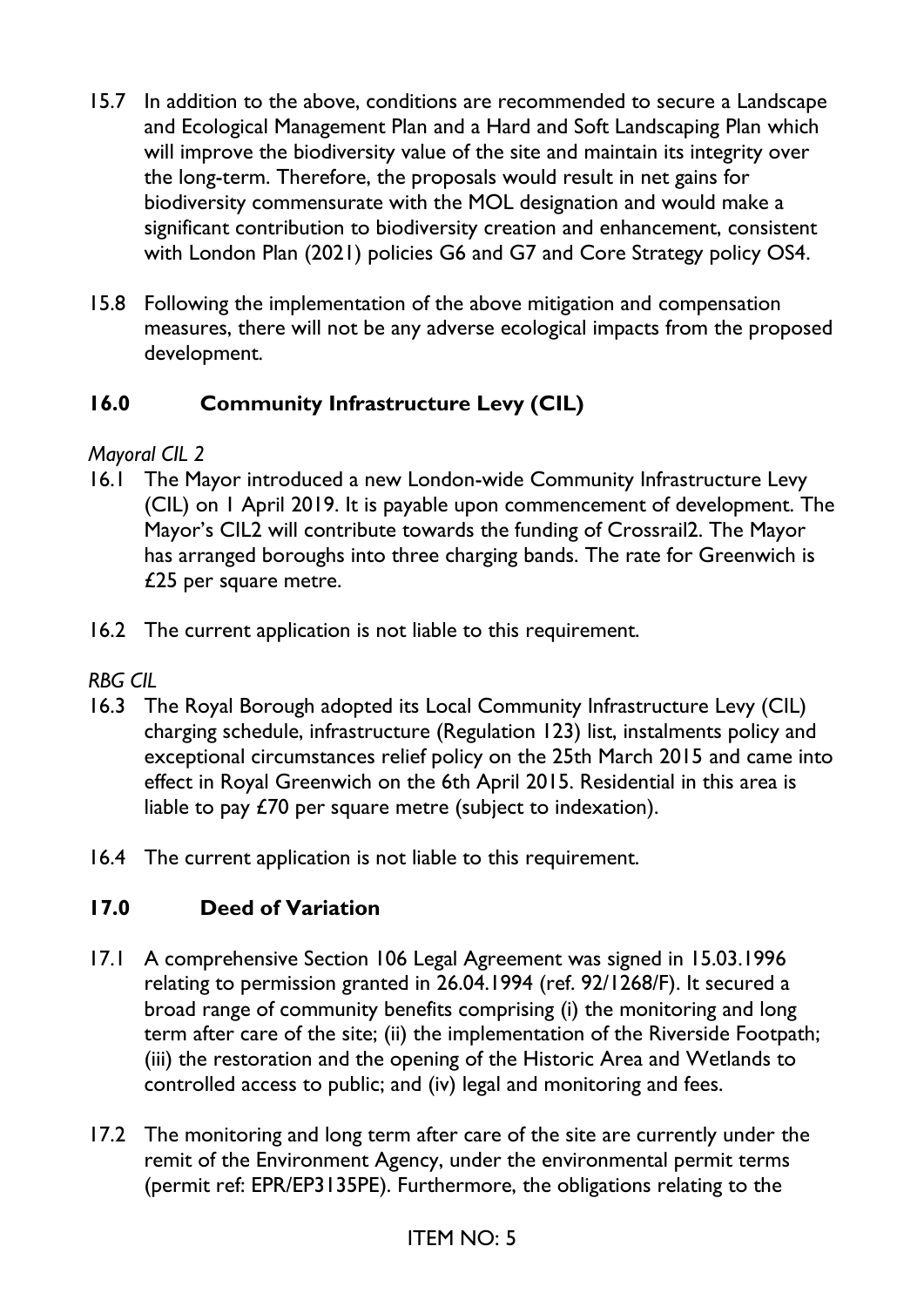implementation of the Riverside Footpath became part of the Section 38 Legal Agreement signed in 07.12.2017. Therefore, these obligations are no longer necessary for permission to be granted and are proposed to be excluded in a Deed of Variation (DoV) referring to the current permission (ref. 20/2854/MA), if granted. The only obligations remaining would be the ones relating with the Historic Area and the Wetlands, along with the Legal and Monitoring costs relative to the DoV.

17.3 These remaining obligations were set out in *Section 8 'Historic Area and Wetlands'* of the S106 Legal Agreement dated 15.03.1996, which currently read as follows: *'Generally*

*8.1 The Historic Area and the Wetlands shall be preserved and improved by the Developer and shall be made safe for controlled access by the public following the carrying out of contamination remediation works and safety works to the Council's satisfaction and such works to the Historic Area and the Wetlands referred to in Clauses 8.2 8.4 8.6 shall be commenced immediately following the Completion of Cell 2*

#### *Preservation and Renovation of Arsenal Buildings*

*8.2 retain the Historic Area in its existing form in accordance with paragraph 4.5 of the Working Plan and in accordance with the submitted and approved outline scheme for the restoration and renovation of the Arsenal Buildings or any other scheme which may be submitted to the Local Planning Authority one year prior to the Completion of Cell 2 and which is approved by them and implement an approved scheme following the implementation of the groundworks scheme referred to in Clause 8.6 below*

*8.3 preserve the Historic Area and the Wetlands and safeguard from works being carried out on the Site in connection with Development by restricting access to these areas prior to the implementation of an approved scheme for public access as referred in Clause 8.7 below*

#### *The Wetlands*

*8.4 submit a scheme for the preservation and improvement of the Wetlands one year prior to the Completion of Cell 2 to the Local Planning Authority for approval the detailed design of which shall be in accordance with paragraph 4.6.2 of the Working Plan and which shall be implemented immediately following the implementation of the approved scheme for the Historic Area referred to in Clause 8.2 above*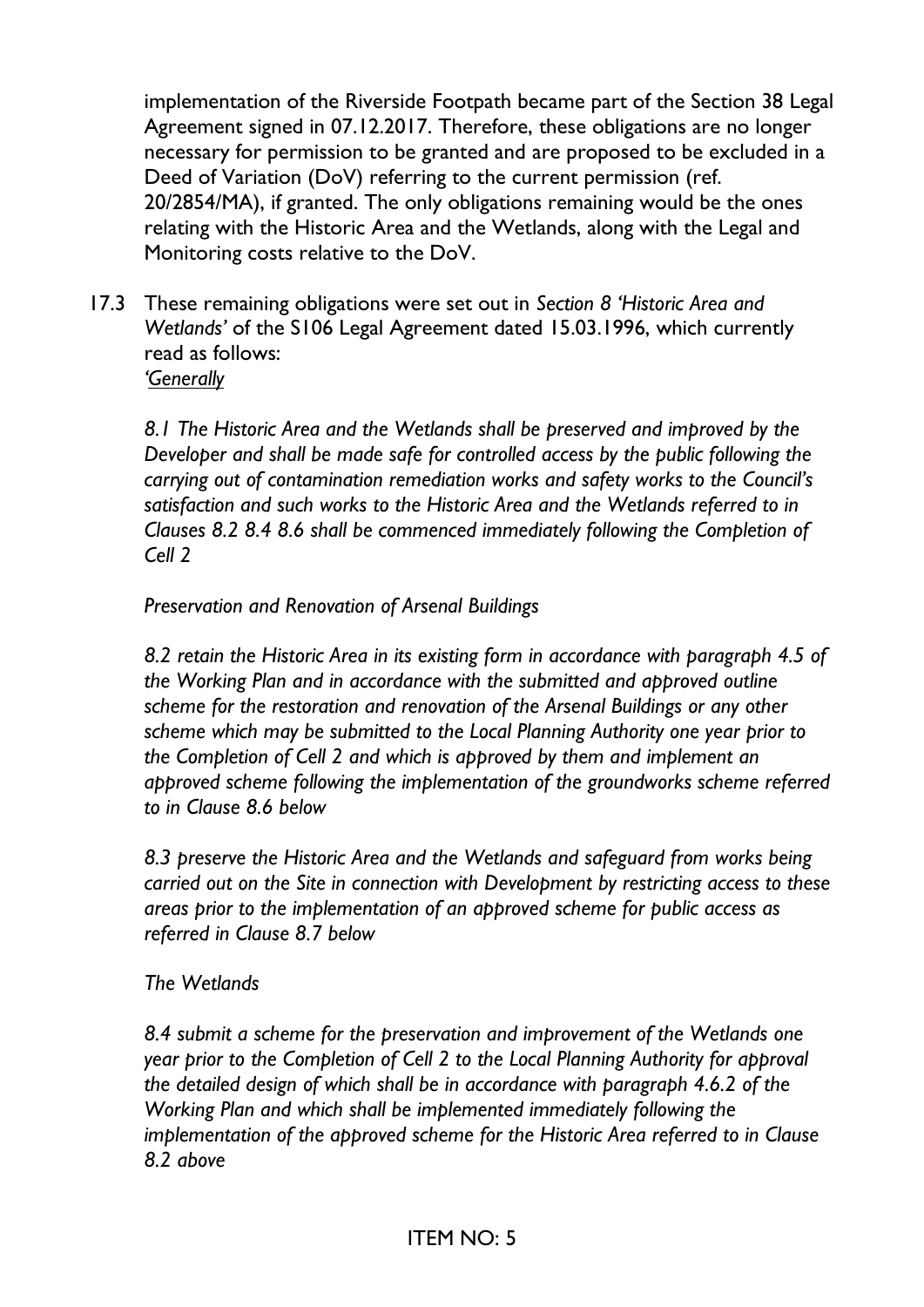*Public Access*

*8.5 submit a scheme for the carrying out of the groundworks to the Historic Area and the Wetlands one year prior to the Completion of Cell 2 to the Local Planning Authority for approval the details of which shall be in accordance with paragraph 4.6.2 of the working plan to the topography of and to clear these areas of contamination in order to provide a safe environment for controlled public access*

*8.6 an approved detailed scheme of groundworks as referred to in Clause 8.5 above shall be implemented immediately following the Completion of Cell 2*

*8.7 submit a scheme of controlled public access to the Historic Area and Wetlands including details of management arrangements fencing and security one year prior to the Completion of Cell 2 to the Local Planning Authority for approval and implement the approved controlled public access scheme following the implementation of the approved groundworks scheme restoration of Arsenal Buildings and the improvement of the Wetlands Schemes referred to in Clauses 8.2 8.4 and 8.6 above'*

- 17.4 The key aspects from the s106 is to ensure the delivery of the benefits which were secured with the original planning application. It is the Council's view that any obligation should not be dependent on or link to any future development within Thamesmead area and can be delivered as an aspect on its own.
- 17.5 The key elements of the revised clause for the DoV are detailed as follows:
	- The Scheme of Works for the Historic Area and Wetlands will be submitted to the Local Planning Authority for Approval within 4 years of the signing of the s106 Deed of Variation.
	- Following approval of the Scheme of Works by the Local Planning Authority, the Owner commits to implement and complete the Scheme of Works within 3 years from the date of its approval by the Local Planning Authority, (subject to the requirements of the Environmental Permit, in so far as these apply to the Historic area and Wetlands).
	- Provision for controlled public access to the Historic Area and Wetlands will be in accordance with a Management Statement, which is to be submitted to the Local Planning Authority for approval prior to its implementation, which will follow the completion of the approved Scheme of Works.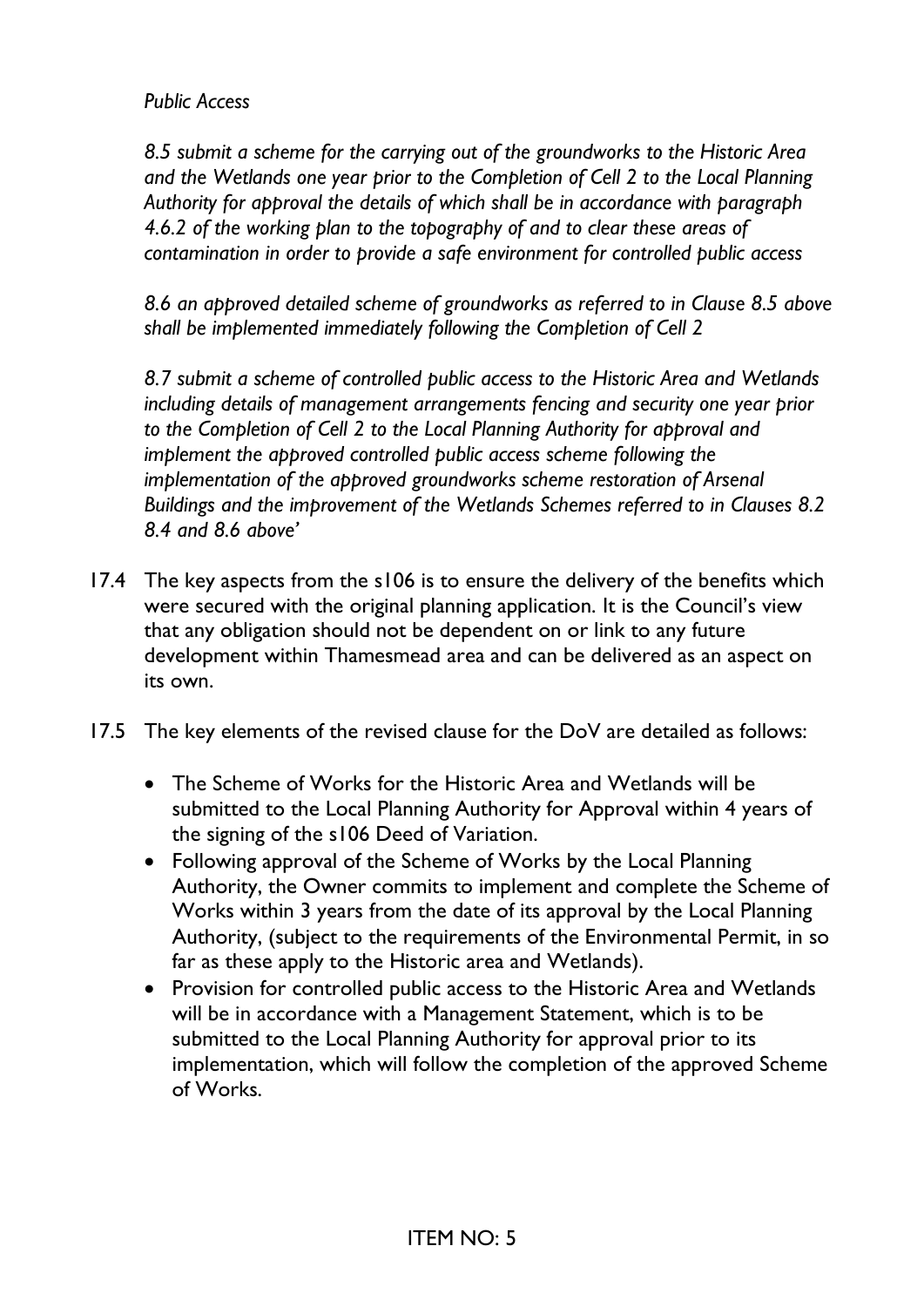- 17.6 Officers consider that the principle of these changes are acceptable which allow the scheme to be delivered and provided independently of the Thamesmead Waterfront redevelopment. However, it is noted that the final detailed wording is subject to further consideration and advice by council legal officers.
- 17.7 Having outlined the above, it is considered that proposed changes to the clause are acceptable and would ensure the delivery of these planning benefits which were secured with the original planning application. The applicant has stated that their intention is to integrate the Scheme of the Works for the Historic Area and Wetlands with the design of the district park and the wider Thamesmead Waterfront, although the implementation and delivery are not dependent on this.

### **18.0 Implications for Disadvantaged Groups**

- 18.1 The implications for disadvantaged groups identified below are an integral part of the consideration of the development and community benefits as set out in the report:
	- The proposed development is estimated to create 20 jobs during recontouring works;
	- The re-contouring of the site would allow appropriate aftercare requirements so to provide a future district park use in a park-deficiency area of the Borough.

## **19.0 Conclusion**

- 19.1 The proposed amendments would allow for the reprofiling and early restoration of the landfill following its formal closure, which is considered necessary to deliver the site as open space and this is fully supported in policy terms. This approach is entirely consistent with the objectives for the overarching regeneration in particular the Thamesmead and Abbey Wood Opportunity Area Planning Framework 2020 (OAPF) and the Royal Borough of Greenwich Site Allocations Preferred Approach (2019) - Regulation 18 draft 2019.
- 19.2 In terms of its use, it is noted that Tripcock Point is not identified as a safeguarded waste site in either the Core Strategy with Detailed Policies or the South East London Joint Waste Technical Paper. Furthermore, the loss of this site has no implications for waste policy planning, as the council has no reliance on this site and officers are satisfied that the applicants have explored every option to fill the remaining capacity and have demonstrated that no compensatory measures are required following its closure.